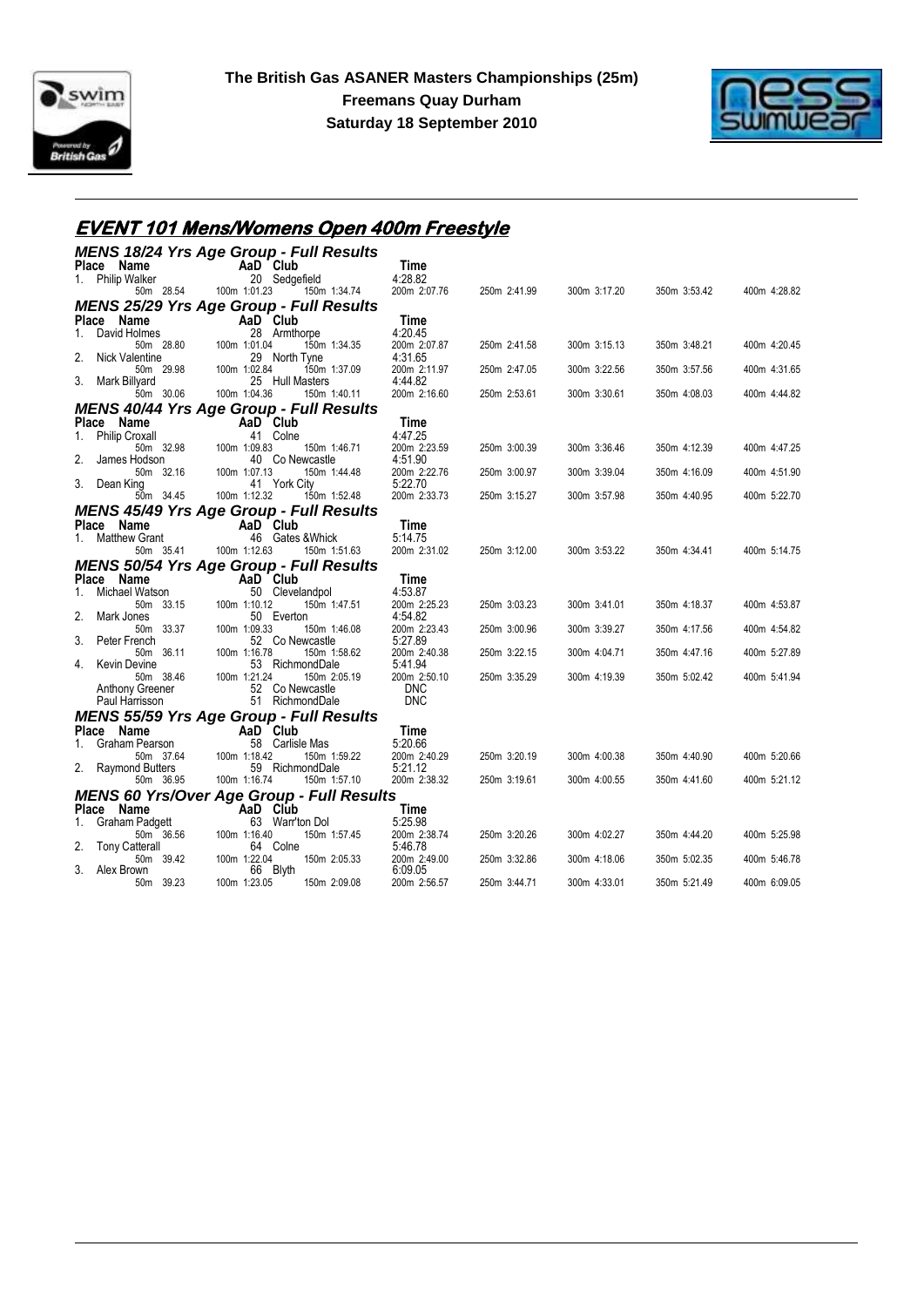



### **EVENT 101 Mens/Womens Open 400m Freestyle**

|                            | <b>WOMENS 18/24 Yrs Age Group - Full Results</b>   |                         |              |              |              |              |
|----------------------------|----------------------------------------------------|-------------------------|--------------|--------------|--------------|--------------|
| Place Name                 | AaD Club                                           | Time                    |              |              |              |              |
| Jessica Trewin             | 20<br>Billingham                                   | 5:02.01                 |              |              |              |              |
| 50m 35.21                  | 100m 1:12.41<br>150m 1:50.17                       | 200m 2:28.18            | 250m 3:06.55 | 300m 3:45.38 | 350m 4:24.41 | 400m 5:02.01 |
|                            | <b>WOMENS 25/29 Yrs Age Group - Full Results</b>   |                         |              |              |              |              |
| Place Name                 | AaD Club                                           | Time                    |              |              |              |              |
| Michelle Scott             | 25 Wear Valley                                     | 5:16.24                 |              |              |              |              |
| 50m 36.31                  | 100m 1:14.95<br>150m 1:54.77                       | 200m 2:35.11            | 250m 3:15.55 | 300m 3:55.93 | 350m 4:36.21 | 400m 5:16.24 |
|                            | <b>WOMENS 30/34 Yrs Age Group - Full Results</b>   |                         |              |              |              |              |
| Place Name                 | AaD Club                                           | Time                    |              |              |              |              |
| Elisabeth Yaneske          | 33<br>Darlington M                                 | 5:00.25                 |              |              |              |              |
| 50m 33.98                  | 150m 1:48.09<br>100m 1:10.42                       | 200m 2:26.07            | 250m 3:04.60 | 300m 3:43.25 | 350m 4:21.90 | 400m 5:00.25 |
|                            | <b>WOMENS 35/39 Yrs Age Group - Full Results</b>   |                         |              |              |              |              |
| Place Name                 | AaD Club                                           | Time                    |              |              |              |              |
| Karen Driver               | 39<br>Colne                                        | 5:03.81                 |              |              |              |              |
| 50m 35.31                  | 100m 1:12.66<br>150m 1:51.01                       | 200m 2:29.70            | 250m 3:08.33 | 300m 3:47.13 | 350m 4:25.97 | 400m 5:03.81 |
| Heather Allan<br>50m 39.40 | 39 Co Glasgow<br>100m 1:25.25<br>150m 2:13.11      | 6:09.24<br>200m 3:00.77 | 250m 3:48.37 | 300m 4:35.97 | 350m 5:23.66 | 400m 6:09.24 |
|                            |                                                    |                         |              |              |              |              |
|                            | <b>WOMENS 50/54 Yrs Age Group - Full Results</b>   |                         |              |              |              |              |
| Place Name                 | AaD Club                                           | Time                    |              |              |              |              |
| Judy Hattle<br>50m 35.88   | Carlisle Mas<br>50<br>100m 1:14.43<br>150m 1:53.64 | 5:09.04<br>200m 2:33.62 | 250m 3:13.35 | 300m 3:52.74 | 350m 4:31.46 | 400m 5:09.04 |
| <b>Verity Dobbie</b>       | Gates &Whick<br>51                                 | 5:23.35                 |              |              |              |              |
| 50m 37.33                  | 100m 1:17.61<br>150m 1:58.74                       | 200m 2:39.97            | 250m 3:21.43 | 300m 4:02.93 | 350m 4:44.30 | 400m 5:23.35 |
| 3.<br>Carol Boagey         | 51 Hartlepool                                      | 6:19.52                 |              |              |              |              |
| 50m 41.86                  | 100m 1:27.26<br>150m 2:15.42                       | 200m 3:03.70            | 250m 3:53.29 | 300m 4:42.00 | 350m 5:31.30 | 400m 6:19.52 |
| Judith Pascale             | 53<br>Gates &Whick                                 | 6:54.54                 |              |              |              |              |
| 50m 43.93                  | 100m 1:33.10<br>150m 2:26.19                       | 200m 3:19.54            | 250m 4:14.28 | 300m 5:08.50 | 350m 6:02.45 | 400m 6:54.54 |
|                            | <b>WOMENS 60 Yrs/Over Age Group - Full Results</b> |                         |              |              |              |              |
| Place Name                 | AaD Club                                           | Time                    |              |              |              |              |
| Irene Allan                | 69<br>Co Glasgow                                   | 9:18.77                 |              |              |              |              |
| 50m 1:03.50                | 100m 2:12.11<br>150m 3:24.84                       | 200m 4:35.30            | 250m 5:48.14 | 300m 6:58.78 | 350m 8:11.30 | 400m 9:18.77 |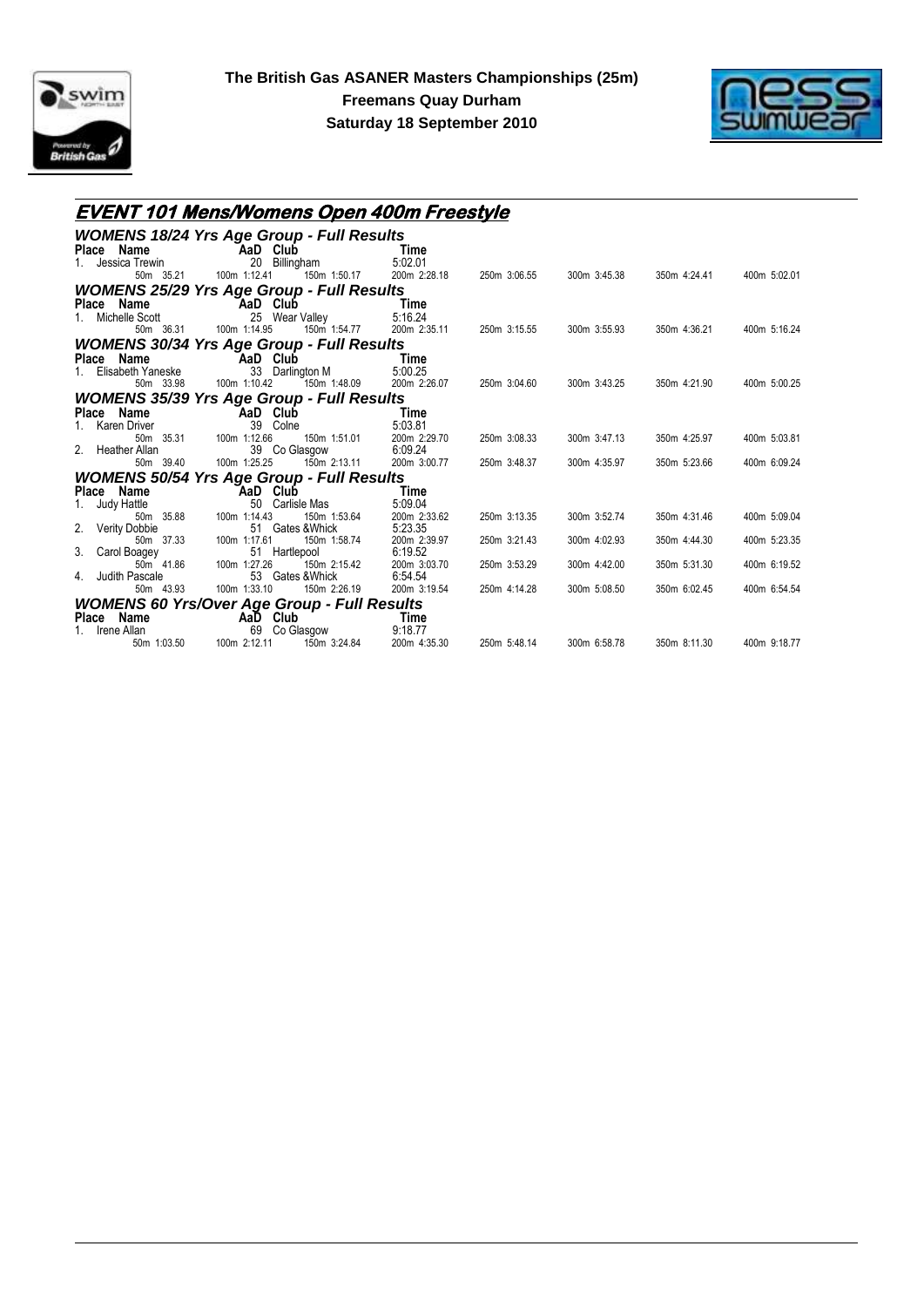



#### **EVENT 102 Mens Open 50m Breaststroke**

|       |       | 18/24 Yrs Age Group - Full Results                               |                       |          |                                      |                |
|-------|-------|------------------------------------------------------------------|-----------------------|----------|--------------------------------------|----------------|
|       |       | Place Name                                                       |                       | AaD Club |                                      | Time           |
|       |       | ace Name<br>Philip Walker<br>Andrew Sixsmith<br>1. Philip Walker |                       | 20       | Sedgefield                           | 32.85          |
| 2.    |       |                                                                  |                       | 21       | Northumbria                          | 32.93          |
|       |       | 3. Mike Williams                                                 |                       | 20       | Northumbria                          | 42.27          |
|       |       | 25/29 Yrs Age Group - Full Results                               |                       |          |                                      |                |
|       | Place | Name                                                             |                       | AaD Club |                                      | Time           |
|       |       | 1. David Holmes                                                  |                       | 28       | Armthorpe                            | 31.40          |
| 2.    |       | Andrew Czyzewski                                                 |                       | 27       | <b>Bo Kirklees</b>                   | 35.75          |
|       |       | 30/34 Yrs Age Group - Full Results                               |                       |          |                                      |                |
|       | Place | Name                                                             | $AaD$<br>$34$<br>$31$ |          | Club                                 | Time           |
|       |       | 1. Samuel Parkes                                                 |                       |          | East Leeds                           | 34.91          |
|       |       | lan Downes                                                       |                       | 31       | <b>Blyth</b>                         | <b>DNC</b>     |
|       |       | 40/44 Yrs Age Group - Full Results                               |                       |          |                                      |                |
|       | Place | Name                                                             | AaD Club              |          |                                      | Time           |
|       |       | 1. Ian Harris                                                    |                       | 44       | Wetherby                             | 35.68          |
| 2.    |       | Philip Croxall                                                   |                       | 41       | Colne                                | 36.53          |
| 3.    |       | Dean King                                                        |                       |          | 41 York City                         | 40.81          |
|       |       | 45/49 Yrs Age Group - Full Results                               |                       |          |                                      |                |
|       | Place | Name                                                             |                       | AaD Club |                                      | Time           |
|       |       | 1. Paul Hewison                                                  |                       | 45       | Tadcaster                            | 38.50          |
|       |       | 50/54 Yrs Age Group - Full Results                               |                       |          |                                      |                |
| Place |       | Name                                                             | AaD                   |          | Club                                 | Time           |
|       |       | 1. Michael Watson                                                |                       | 50       | Clevelandpol                         | 37.48          |
|       |       | 2. Stephen Allen                                                 |                       | 50       | <b>Hull Masters</b>                  | 37.92          |
|       |       | 3. Kevin Devine                                                  |                       | 53       | RichmondDale                         | 39.94          |
|       |       | 4. Mark Jones                                                    |                       | 50       | Everton                              | 40.42          |
|       |       | Paul Harrisson                                                   |                       | 51       | RichmondDale                         | <b>DNC</b>     |
|       |       | 55/59 Yrs Age Group - Full Results                               |                       |          |                                      |                |
|       | Place | Name                                                             |                       | AaD Club |                                      | Time           |
|       |       | 1. Raymond Butters                                               |                       | 59       | RichmondDale                         | 40.89          |
|       |       | 2. Stuart Downie                                                 |                       | 55       | Blyth                                | 50.08          |
|       |       |                                                                  |                       |          | 60 Yrs/Over Age Group - Full Results |                |
|       | Place | Name                                                             |                       | `AaD     | Club                                 | Time           |
| 1.    |       | Brian Taylor                                                     |                       | 60       | Adwick                               | 36.60          |
|       |       | 2. John Sawyers                                                  |                       | 67       | Co Newcastle                         | 39.69          |
|       |       | 3. Graham Padgett<br>4. Norman Stephenson                        |                       | 63       | Warr'ton Dol                         | 41.15<br>42.23 |
|       |       | 5. Carl Butler                                                   |                       | 66       | 66 Co Sund'land<br>RichmondDale      | 42.56          |
|       |       |                                                                  |                       | 64       | Colne                                | 43.29          |
| 7.    |       | 6. Tony Catterall<br><b>Bill Moore</b>                           |                       | 73       | <b>East Leeds</b>                    | 43.76          |
|       |       |                                                                  |                       |          |                                      |                |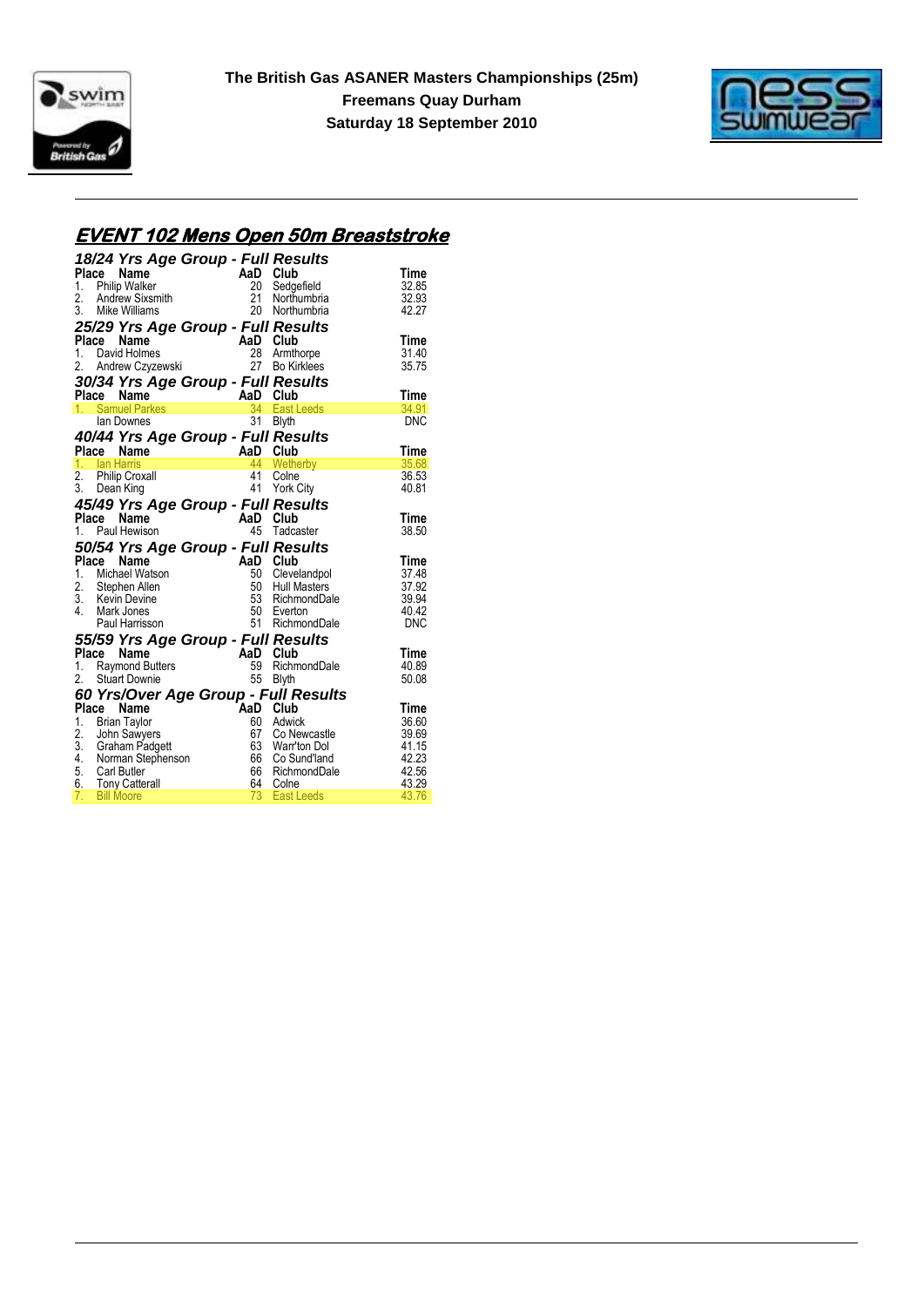



# **EVENT 103 Womens Open 50m Breaststroke**

| 18/24 Yrs Age Group - Full Results<br>10/24 113 Age Street<br>Place Name AaD Club<br>1. Loma Macdonald 21 Northumbria<br>2. Havley Mellor 22 East Leeds                                                                                                                                                                                                                                                                                               |                                    |                                                       | Time                                 |
|-------------------------------------------------------------------------------------------------------------------------------------------------------------------------------------------------------------------------------------------------------------------------------------------------------------------------------------------------------------------------------------------------------------------------------------------------------|------------------------------------|-------------------------------------------------------|--------------------------------------|
|                                                                                                                                                                                                                                                                                                                                                                                                                                                       |                                    | Northumbria                                           | 35.13                                |
|                                                                                                                                                                                                                                                                                                                                                                                                                                                       |                                    |                                                       | 43.71                                |
| 25/29 Yrs Age Group - Full Results<br>Place<br>Name<br>$\mathcal{L} = \frac{1}{2} \sum_{i=1}^{n} \frac{1}{i} \sum_{j=1}^{n} \frac{1}{j} \sum_{j=1}^{n} \frac{1}{j} \sum_{j=1}^{n} \frac{1}{j} \sum_{j=1}^{n} \frac{1}{j} \sum_{j=1}^{n} \frac{1}{j} \sum_{j=1}^{n} \frac{1}{j} \sum_{j=1}^{n} \frac{1}{j} \sum_{j=1}^{n} \frac{1}{j} \sum_{j=1}^{n} \frac{1}{j} \sum_{j=1}^{n} \frac{1}{j} \sum_{j=1}^{n} \frac{1}{j} \sum$<br>Nicola Hill<br>$1_{-}$ | AaD Club<br>26                     | South Axholm                                          | Time<br>38.78                        |
| 30/34 Yrs Age Group - Full Results                                                                                                                                                                                                                                                                                                                                                                                                                    |                                    |                                                       |                                      |
| Name<br>Place<br>1. Elisabeth Yaneske<br>Sarah Kinsey                                                                                                                                                                                                                                                                                                                                                                                                 | AaD Club<br>33 Darlin<br>31 Bo Kir | 33 Darlington M<br>31 Bo Kirklees                     | Time<br>41.18<br>DNC                 |
| 35/39 Yrs Age Group - Full Results                                                                                                                                                                                                                                                                                                                                                                                                                    |                                    |                                                       |                                      |
| AaD Club<br>$\frac{39}{39}$ Colne<br>Place<br>Name<br>1. Karen Driver<br>2.<br><b>Heather Allan</b><br>Lisa Stansbie                                                                                                                                                                                                                                                                                                                                  |                                    | 39 Co Glasgow<br>36 East Leeds                        | Time<br>44.33<br>45.56<br><b>DNC</b> |
| 40/44 Yrs Age Group - Full Results                                                                                                                                                                                                                                                                                                                                                                                                                    |                                    |                                                       |                                      |
| Place Name<br>1. Jane Heath 1. 41 Durha                                                                                                                                                                                                                                                                                                                                                                                                               |                                    |                                                       | Time<br>42.46                        |
| 2. Fiona Harris                                                                                                                                                                                                                                                                                                                                                                                                                                       |                                    | 41 Durham City<br>41 Wetherby                         | 44.44                                |
|                                                                                                                                                                                                                                                                                                                                                                                                                                                       |                                    |                                                       |                                      |
| 45/49 Yrs Age Group - Full Results<br>Place<br>Name                                                                                                                                                                                                                                                                                                                                                                                                   |                                    |                                                       | Time                                 |
| Jackie Buxton<br>1.                                                                                                                                                                                                                                                                                                                                                                                                                                   |                                    |                                                       | 41.66                                |
| 2. Roberta Barker                                                                                                                                                                                                                                                                                                                                                                                                                                     |                                    | <b>AaD Club</b><br>45 South Axholm<br>15 RichmondDale | 41.79                                |
| 50/54 Yrs Age Group - Full Results                                                                                                                                                                                                                                                                                                                                                                                                                    |                                    |                                                       |                                      |
| Place Name                                                                                                                                                                                                                                                                                                                                                                                                                                            |                                    | AaD Club<br>51 Gates & WI<br>51 Hartlepool            | Time                                 |
| 1. Verity Dobbie                                                                                                                                                                                                                                                                                                                                                                                                                                      |                                    | Gates & Whick                                         | 39.46                                |
| 2. Carol Boagey                                                                                                                                                                                                                                                                                                                                                                                                                                       |                                    |                                                       | 43.48                                |
| 3. Judith Pascale                                                                                                                                                                                                                                                                                                                                                                                                                                     |                                    | 53 Gates & Whick                                      | 44.30                                |
| 55/59 Yrs Age Group - Full Results                                                                                                                                                                                                                                                                                                                                                                                                                    |                                    |                                                       |                                      |
| Place<br>Name<br>1. Sally Shields                                                                                                                                                                                                                                                                                                                                                                                                                     | AaD Club                           | 56 Bo Kirklees                                        | Time<br>41.21                        |
|                                                                                                                                                                                                                                                                                                                                                                                                                                                       |                                    |                                                       |                                      |
| 60 Yrs/Over Age Group - Full Results<br>Place<br>Name                                                                                                                                                                                                                                                                                                                                                                                                 | AaD                                | Club                                                  | Time                                 |
| 1. Irene Allan                                                                                                                                                                                                                                                                                                                                                                                                                                        | 69                                 | Co Glasgow                                            | 1:13.20                              |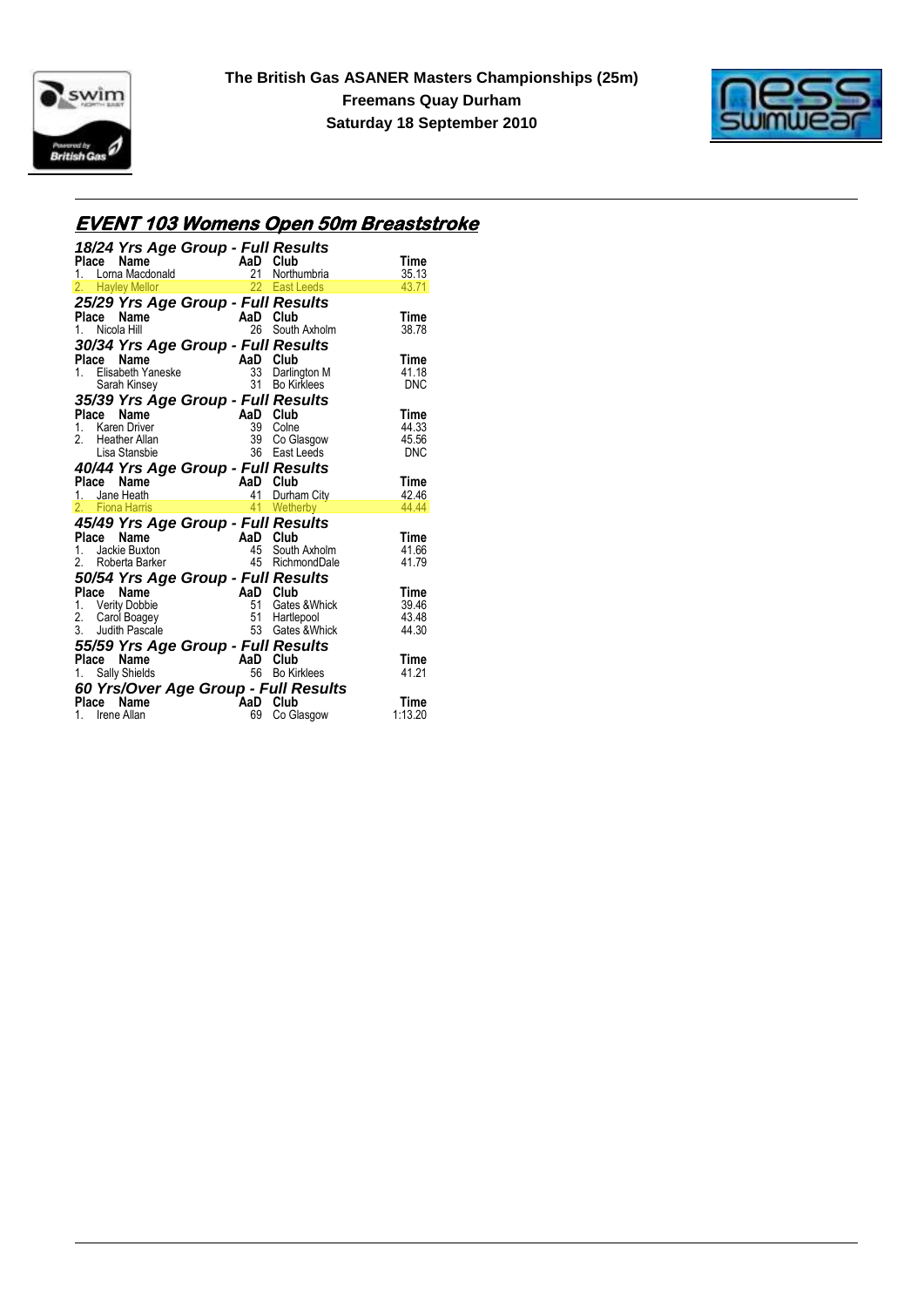



### **EVENT 104 Mens Open 100m Butterfly**

| 18/24 Yrs Age Group - Full Results    |    |                     |         |       |
|---------------------------------------|----|---------------------|---------|-------|
| Place Name                            |    | AaD Club            | Time    | 50    |
| Richard Jagger<br>1.                  | 21 | Co Leeds            | 59.78   | 27.52 |
| 25/29 Yrs Age Group - Full Results    |    |                     |         |       |
| Place Name                            |    | AaD Club            | Time    | 50    |
| David Holmes                          |    | 28 Armthorpe        | 58.38   | 28.16 |
| 2.<br>Mark Billyard                   | 25 | <b>Hull Masters</b> | 1:01.93 | 28.41 |
| 3.<br>Nick Valentine                  | 29 | North Tyne          | 1:03.43 | 29.81 |
| 40/44 Yrs Age Group - Full Results    |    |                     |         |       |
| Place Name                            |    | AaD Club            | Time    | 50    |
| James Hodson<br>1.                    |    | 40 Co Newcastle     | 1:09.33 | 32.45 |
| Mark Johnson<br>2.                    |    | 42 Louth            | 1:11.66 | 32.63 |
| 50/54 Yrs Age Group - Full Results    |    |                     |         |       |
| Place Name<br>and the contract of AaD |    | Club                | Time    | 50    |
| Michael Watson<br>1.                  |    | 50 Clevelandpol     | 1:12.15 | 34.31 |
| Mark Jones<br>2.                      | 50 | Everton             | 1:17.68 | 36.55 |
| 55/59 Yrs Age Group - Full Results    |    |                     |         |       |
| Place Name                            |    | AaD Club            | Time    | 50    |
| Graham Pearson<br>1.                  | 58 | Carlisle Mas        | 1:17.00 | 37.18 |
|                                       |    |                     |         |       |
| 60 Yrs/Over Age Group - Full Results  |    |                     |         |       |
| Place Name                            |    | AaD Club            | Time    | 50    |
| Norman Stephenson<br>1.               |    | 66 Co Sund'land     | 1:34.11 | 44.64 |
| 2. Tony Catterall                     | 64 | Colne               | 1:39.80 | 46.03 |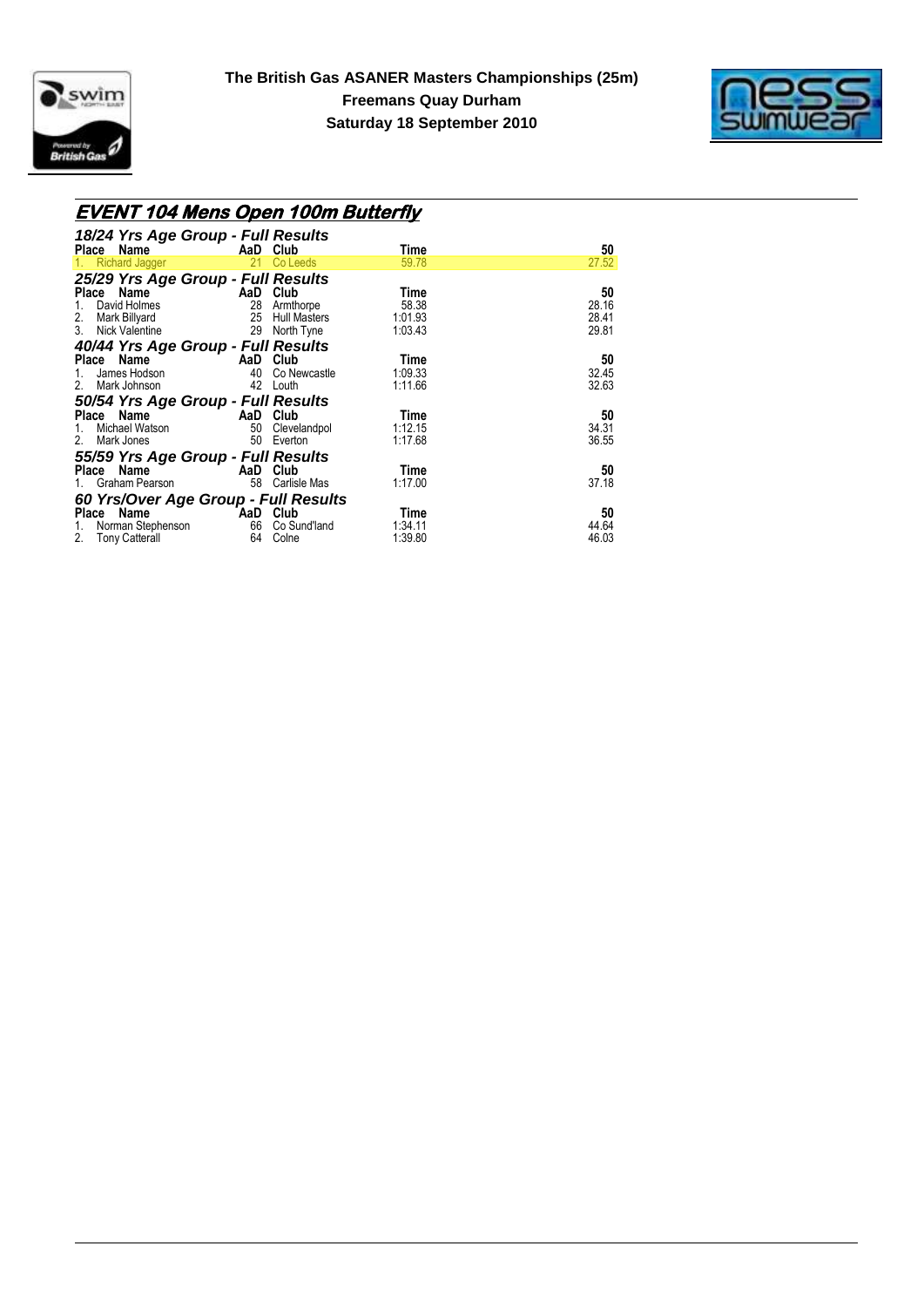



### **EVENT 105 Womens Open 100m Butterfly**

| 18/24 Yrs Age Group - Full Results<br>Place Name | AaD Club |               | Time    | 50    |
|--------------------------------------------------|----------|---------------|---------|-------|
| 1. Hayley Mellor                                 |          | 22 East Leeds | 1:24.48 | 37.83 |
| 25/29 Yrs Age Group - Full Results               |          |               |         |       |
| Place Name                                       | AaD Club |               | Time    | 50    |
| 1. Caroline Saxby                                | 27       | Sedgefield    | 1:08.90 | 32.09 |
| 50/54 Yrs Age Group - Full Results               |          |               |         |       |
| Place Name                                       | AaD Club |               | Time    | 50    |
| 1. Judy Hattle                                   | 50       | Carlisle Mas  | 1:09.36 | 33.20 |
| 55/59 Yrs Age Group - Full Results               |          |               |         |       |
| Place Name                                       | AaD      | Club          | Time    | 50    |
| 1. Mary Purvis                                   | 55       | Alnwick Dol   | 1:24.70 | 40.28 |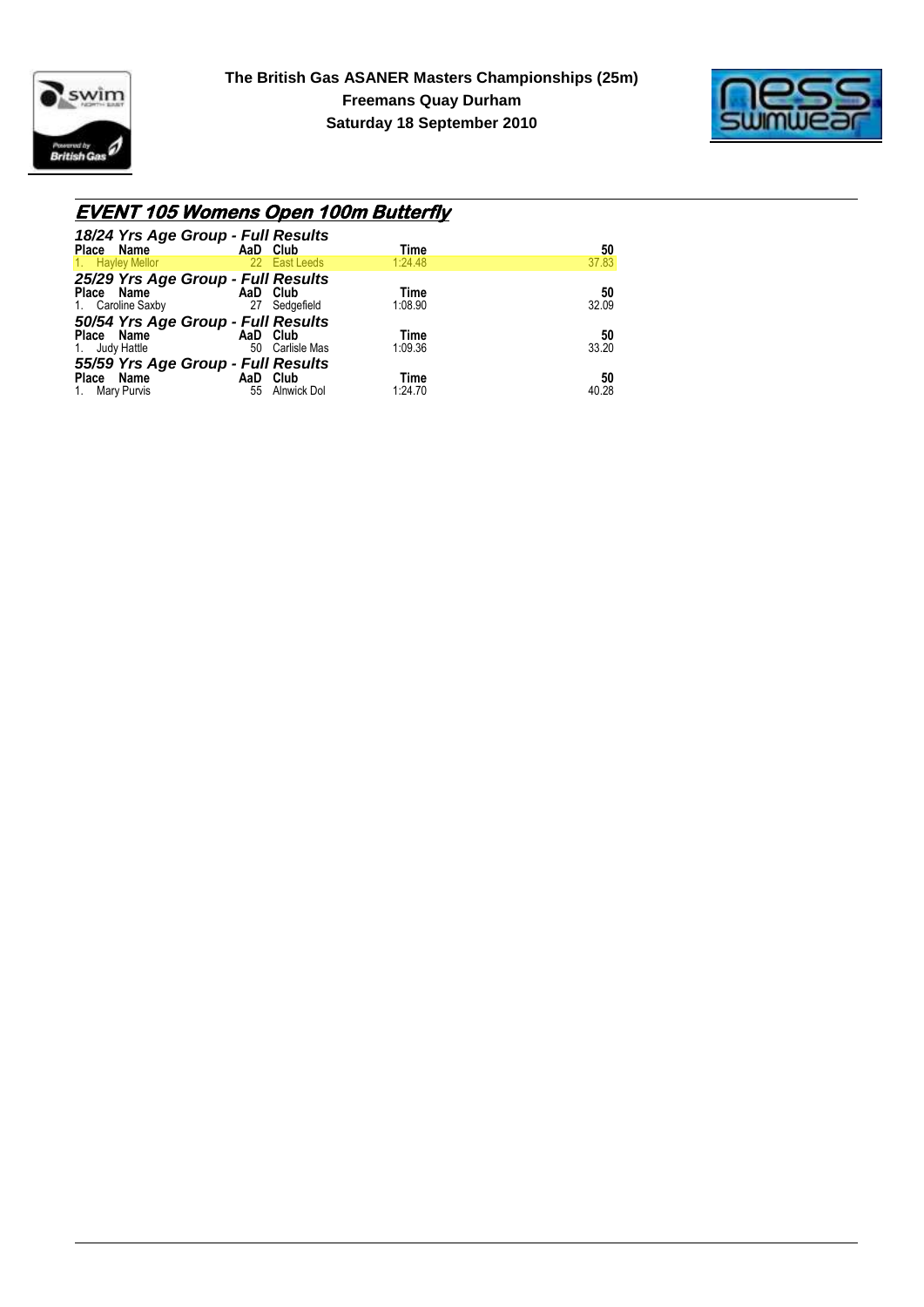



#### **EVENT 106 Mens/Womens Open 200m Backstroke**

| <b>MENS 18/24 Yrs Age Group - Full Results</b>   |                           |                     |         |       |         |         |
|--------------------------------------------------|---------------------------|---------------------|---------|-------|---------|---------|
| Place Name                                       |                           | AaD Club            | Time    | 50    | 100     | 150     |
| Philip Walker<br>1.                              | 20                        | Sedgefield          | 2:15.92 | 30.21 | 1:04.13 | 1:39.72 |
| 2. Ryan Livingstone                              |                           | 24 RichmondDale     | 2:16.58 | 30.57 | 1:04.96 | 1:41.40 |
| <b>MENS 25/29 Yrs Age Group - Full Results</b>   |                           |                     |         |       |         |         |
| Place Name                                       | <b>Example 2</b> AaD Club |                     | Time    | 50    | 100     | 150     |
| 1. David Holmes                                  | 28                        | Armthorpe           | 2:27.97 | 32.68 | 1:09.24 | 1:48.18 |
| <b>MENS 50/54 Yrs Age Group - Full Results</b>   |                           |                     |         |       |         |         |
| Place Name                                       |                           | AaD Club            | Time    | 50    | 100     | 150     |
| Stephen Allen<br>1.                              | 50                        | <b>Hull Masters</b> | 2:34.92 | 36.18 | 1:14.97 | 1:55.01 |
| 2.<br>Mark Jones                                 | 50                        | Everton             | 2:59.61 | 42.38 | 1:27.43 | 2:13.82 |
| 3. Kevin Devine                                  | 53                        | RichmondDale        | 3:18.62 | 48.21 | 1:39.81 | 2:31.65 |
| <b>MENS 55/59 Yrs Age Group - Full Results</b>   |                           |                     |         |       |         |         |
| Place Name                                       |                           | AaD Club            | Time    | 50    | 100     | 150     |
| 1. Christopher Brown                             | 57                        | Co Bradford         | 2:41.00 | 36.14 | 1:16.78 | 1:59.41 |
| <b>MENS 60 Yrs/Over Age Group - Full Results</b> |                           |                     |         |       |         |         |
| Place<br>Name                                    | AaD                       | Club                | Time    | 50    | 100     | 150     |
| Graham Padgett<br>1.                             | 63                        | Warr'ton Dol        | 3:04.45 | 42.53 | 1:28.77 | 2:16.68 |
| <b>Tony Catterall</b><br>2.                      | 64                        | Colne               | 3:18.98 | 46.73 | 1:37.99 | 2:29.71 |

#### **EVENT 106 Mens/Womens Open 200m Backstroke**

| <b>WOMENS 18/24 Yrs Age Group - Full Results</b>   |          |                    |            |         |         |         |
|----------------------------------------------------|----------|--------------------|------------|---------|---------|---------|
| Place Name                                         | AaD Club |                    | Time       | 50      | 100     | 150     |
| 1. Laura Shields                                   | 19       | <b>Bo Kirklees</b> | 2:36.17    | 36.07   | 1:14.56 | 1:55.42 |
| <b>WOMENS 25/29 Yrs Age Group - Full Results</b>   |          |                    |            |         |         |         |
| Place Name                                         | AaD Club |                    | Time       | 50      | 100     | 150     |
| 1. Jenny Dobson                                    | 27       | Blyth              | 2:56.23    | 40.75   | 1:25.21 | 2:12.22 |
| <b>WOMENS 30/34 Yrs Age Group - Full Results</b>   |          |                    |            |         |         |         |
| Place Name                                         | AaD Club |                    | Time       | 50      | 100     | 150     |
| Sarah Kinsey                                       | 31       | <b>Bo Kirklees</b> | <b>DNC</b> |         |         |         |
| <b>WOMENS 35/39 Yrs Age Group - Full Results</b>   |          |                    |            |         |         |         |
| Place Name                                         | AaD Club |                    | Time       | 50      | 100     | 150     |
| 1. Heather Allan                                   |          | 39 Co Glasgow      | 3:56.35    | 55.45   | 1:53.80 | 2:55.31 |
| <b>WOMENS 60 Yrs/Over Age Group - Full Results</b> |          |                    |            |         |         |         |
| Place Name                                         | AaD Club |                    | Time       | 50      | 100     | 150     |
| 1. Irene Allan                                     | 69       | Co Glasgow         | 4:51.19    | 1.07.97 | 2:23.39 | 3:40.66 |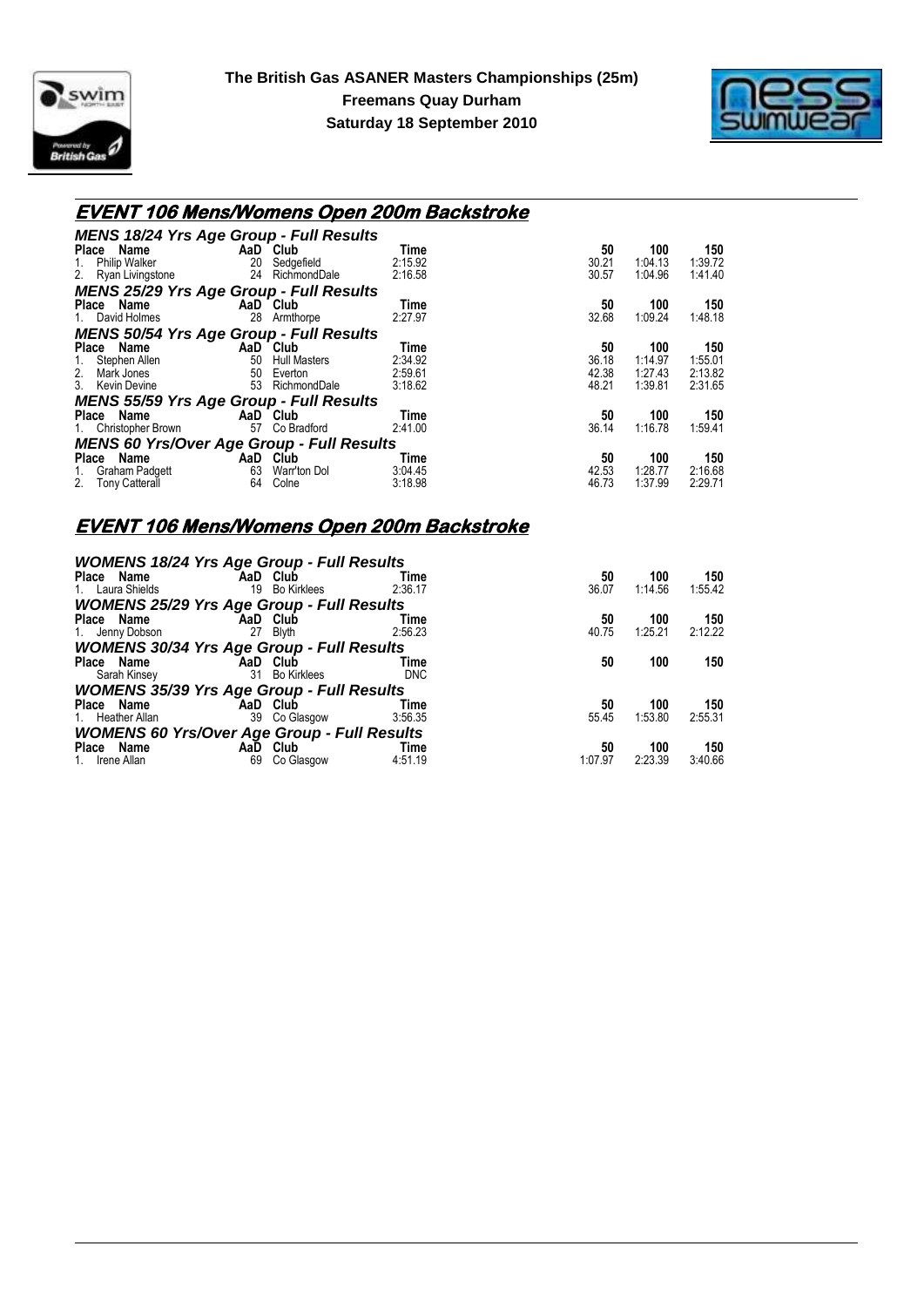



### **EVENT 107 Mens Open 100m Freestyle**

| 18/24 Yrs Age Group - Full Results                          |           |                                 |                          |                |
|-------------------------------------------------------------|-----------|---------------------------------|--------------------------|----------------|
| Place<br>Name                                               | AaD       | Club                            | Time                     | 50             |
| 1.<br><b>Richard Jagger</b>                                 | 21        | Co Leeds                        | 54.52                    | 26.35          |
| 2.<br>Andrew Sixsmith                                       | 21        | Northumbria                     | 59.42                    | 27.92          |
| 3.<br>David Stones                                          |           | 22 Northumbria                  | 1:05.77                  | 30.59          |
| 25/29 Yrs Age Group - Full Results                          |           |                                 |                          |                |
| Place Name                                                  | AaD       | Club                            | Time                     | 50             |
| 1.<br>David Holmes                                          | 28        | Armthorpe                       | 54.66                    | 26.63          |
| 2.<br>Nick Valentine                                        | 29        | North Tyne                      | 59.22                    | 29.00          |
| 3.<br>Mark Billyard                                         |           | 25 Hull Masters                 | 59.99                    | 28.63          |
| 30/34 Yrs Age Group - Full Results                          |           |                                 |                          |                |
| Place<br>Name                                               | AaD       | Club                            | Time                     | 50             |
| <b>Chris Knee</b><br>1.                                     | 31        | Co Leeds                        | 59.90                    | 28.48          |
| 2.<br>Craig Nicholson                                       | 31        | Ponteland                       | 1:01.66                  | 29.02          |
| lan Downes                                                  | 31        | <b>Blyth</b>                    | <b>DNC</b>               |                |
| 40/44 Yrs Age Group - Full Results                          |           |                                 |                          |                |
| Place Name                                                  | AaD       | Club                            | Time                     | 50             |
| <b>Paul Clemence</b><br>1.                                  | 40        | Co Leeds                        | 56.82                    | 26.91          |
| 2.<br>Colin Campbell<br>3.                                  | 40        | <b>York City</b>                | 1:03.95                  | 30.59<br>32.87 |
| Dean King                                                   | 41        | <b>York City</b>                | 1:10.87                  |                |
| 45/49 Yrs Age Group - Full Results                          |           |                                 |                          |                |
| Place Name                                                  | AaD       | Club                            | Time                     | 50             |
| <b>Matthew Grant</b><br>1.                                  |           | 46 Gates & Whick                | 1:05.53                  | 31.46          |
| 50/54 Yrs Age Group - Full Results                          |           |                                 |                          |                |
| Place Name                                                  | AaD       | Club                            | Time                     | 50             |
| Mark Jones<br>1.                                            |           | 50 Everton                      | 1:07.64                  | 32.72          |
| Peter French                                                | 51        | 52 Co Newcastle<br>RichmondDale | <b>DNC</b><br><b>DNC</b> |                |
| Paul Harrisson<br>Anthony Greener                           |           | 52 Co Newcastle                 | <b>DNC</b>               |                |
|                                                             |           |                                 |                          |                |
| 55/59 Yrs Age Group - Full Results                          |           |                                 |                          |                |
| <b>Place</b><br><b>Name</b><br>1.<br><b>Raymond Butters</b> | AaD<br>59 | Club<br>RichmondDale            | Time<br>1:09.66          | 50<br>33.50    |
| 2.<br><b>Stuart Downie</b>                                  | 55        | <b>Blyth</b>                    | 1:24.67                  | 41.81          |
|                                                             |           |                                 |                          |                |
| 60 Yrs/Over Age Group - Full Results<br>Place<br>Name       | AaD       | Club                            | Time                     | 50             |
| 1.<br><b>Graham Padgett</b>                                 | 63        | Warr'ton Dol                    | 1:12.34                  | 34.17          |
| 2.<br><b>Brian Taylor</b>                                   |           | 60 Adwick                       | 1:13.25                  | 36.05          |
| 3.<br>Alex Brown                                            | 66        | Blyth                           | 1:15.49                  | 36.05          |
| 4.<br><b>Tony Catterall</b>                                 | 64        | Colne                           | 1:15.61                  | 36.86          |
| 5.<br>David Norville                                        |           | 63 New Earswick                 | 1:17.57                  | 37.25          |
| 6.<br>Derek Robinson                                        | 66        | Blyth                           | 1:17.94                  | 37.24          |
| 7 <sub>1</sub><br><b>Carl Butler</b>                        | 66        | RichmondDale                    | 1:25.04                  | 40.49          |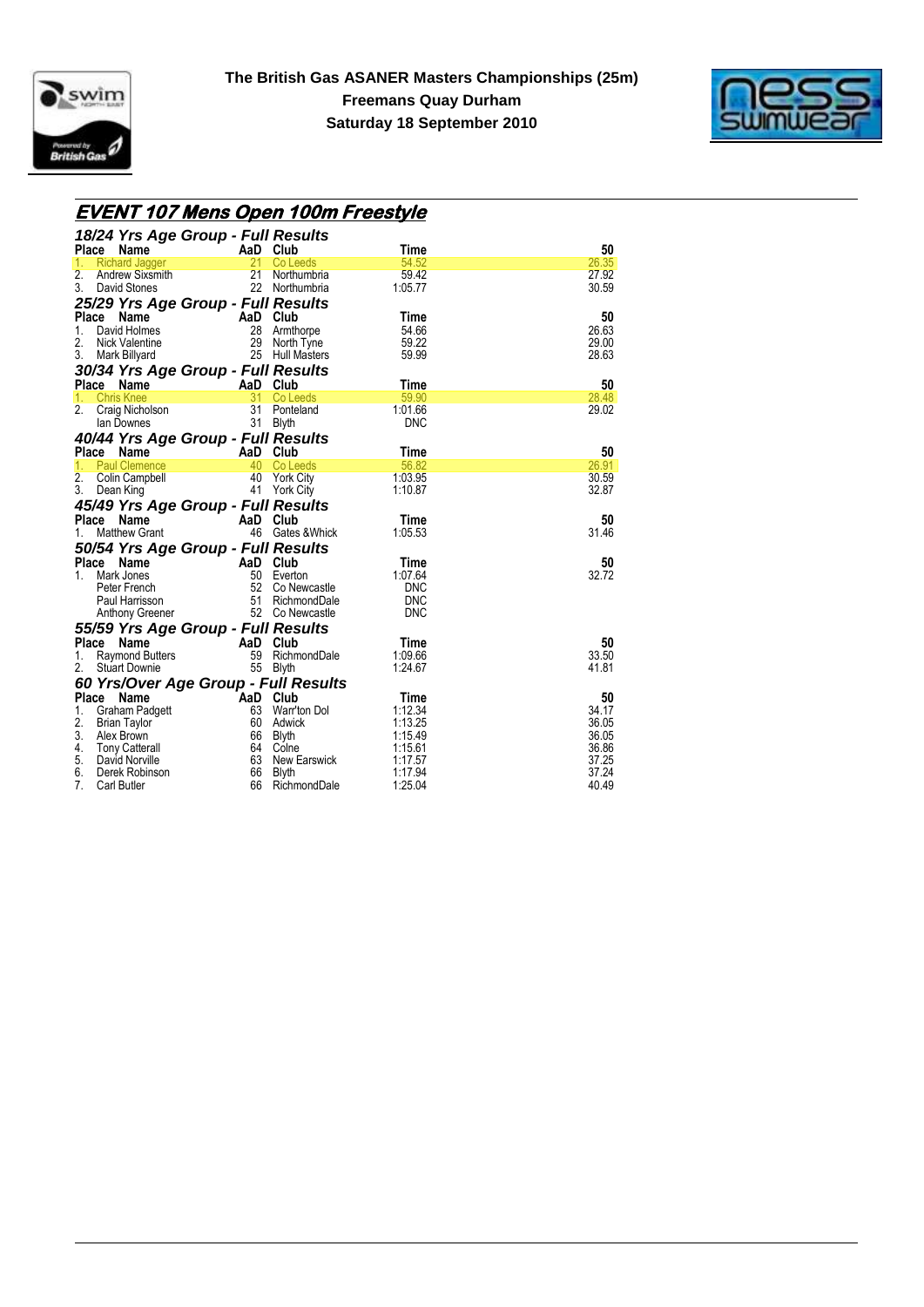



| <u>EVENT 108 Womens Open 100m Freestyle</u>         |                                                                  |                 |                 |               |
|-----------------------------------------------------|------------------------------------------------------------------|-----------------|-----------------|---------------|
| 18/24 Yrs Age Group - Full Results                  |                                                                  |                 |                 |               |
| Place<br>Name                                       | AaD Club                                                         |                 | Time            | 50            |
| Francesca Morten<br>1.                              | $\frac{19}{20}$                                                  | North'bria U    | 1:04.48         | 31.24         |
| 2.<br>Jessica Trewin                                |                                                                  | Billingham      | 1:07.23         | 32.50         |
| 3.<br>Laura Shields                                 |                                                                  | 19 Bo Kirklees  | 1:07.55         | 32.78         |
| 25/29 Yrs Age Group - Full Results                  |                                                                  |                 |                 |               |
| Place Name                                          | AaD Club<br>28 Co Newcastle<br>25 Wear Valley<br>26 South Axholm |                 | Time            | 50            |
| Kate Smith<br>1.                                    |                                                                  |                 | 1:01.44         | 29.68         |
| 2.                                                  |                                                                  |                 | 1:07.36         | 32.77         |
| Michelle Scott<br>Nicola Hill<br>3.<br>Nicola Hill  |                                                                  |                 | 1:10.11         | 33.93         |
| 4.<br>Jenny Dobson                                  | 27                                                               | <b>Blyth</b>    | 1:12.27         | 33.49         |
| 35/39 Yrs Age Group - Full Results                  |                                                                  |                 |                 |               |
| Place Name                                          | <b>Example 2 AaD</b> Club                                        |                 | Time            | 50            |
| Philippa Rickard<br>1.                              | 39                                                               | Co Leeds        | 1:05.79         | 31.23         |
| 2. Karen Driver                                     |                                                                  | 39 Colne        | 1:12.77         | 35.47         |
| 3. Heather Allan                                    | 39                                                               | Co Glasgow      | 1:19.14         | 37.29         |
| 40/44 Yrs Age Group - Full Results                  |                                                                  |                 |                 |               |
|                                                     |                                                                  |                 |                 |               |
|                                                     | AaD Club                                                         |                 | Time            | 50            |
| Place Name<br>1.                                    | 41                                                               | Wetherby        | 1:16.69         | 37.07         |
| <b>Fiona Harris</b><br>2 <sup>1</sup><br>Jane Heath | 41                                                               | Durham City     | 1:18.13         | 36.45         |
|                                                     |                                                                  |                 |                 |               |
| 45/49 Yrs Age Group - Full Results                  |                                                                  |                 |                 |               |
| Place Name                                          | AaD Club                                                         |                 | Time<br>1:14.45 | 50            |
| Roberta Barker<br>1.                                |                                                                  | 45 RichmondDale |                 | 35.33         |
| 50/54 Yrs Age Group - Full Results                  |                                                                  |                 |                 |               |
| Place Name                                          | <b>Example 2</b> AaD Club                                        |                 | Time            | 50            |
| 1.                                                  | 50                                                               | Carlisle Mas    | 1:04.13GBR      | 30.53         |
| Judy Hattle<br>Verity Dobbie<br>2.                  | 51                                                               | Gates & Whick   | 1:11.87         | 35.28         |
| 3.<br>Carol Boagey                                  | 51                                                               | Hartlepool      | 1:23.83         | 39.49         |
| 55/59 Yrs Age Group - Full Results                  |                                                                  |                 |                 |               |
| Place Name                                          |                                                                  |                 | Time            | 50            |
| Mary Purvis<br>1.                                   |                                                                  | Alnwick Dol     | 1:12.49         | 35.15         |
| 2.<br><b>Sally Shields</b>                          |                                                                  | 56 Bo Kirklees  | 1:17.12         | 36.38         |
| 60 Yrs/Over Age Group - Full Results                |                                                                  |                 |                 |               |
| Place<br>Name<br>Irene Allan                        | AaD Club<br>69                                                   | Co Glasgow      | Time<br>2:09.76 | 50<br>1:03.00 |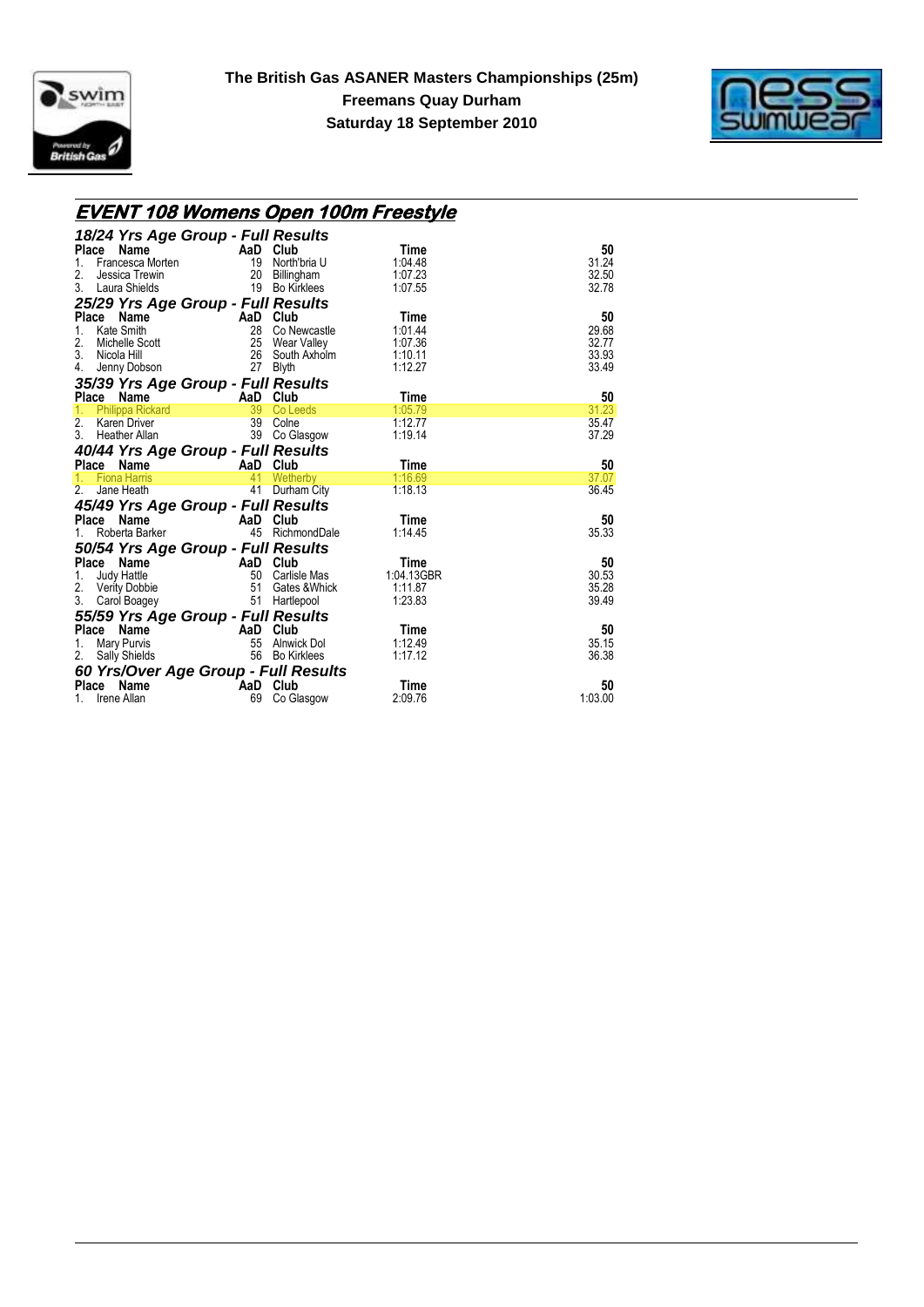



### **EVENT 210 Mens Open 200m IM**

| <b>MENS 18/24 Yrs Age Group - Full Results</b>                                                                                                                                                                                                                                                                                              |                                         |                                                       |                |                    |                    |
|---------------------------------------------------------------------------------------------------------------------------------------------------------------------------------------------------------------------------------------------------------------------------------------------------------------------------------------------|-----------------------------------------|-------------------------------------------------------|----------------|--------------------|--------------------|
| <b>Place Name Manual AaD Club</b><br>1. Philip Walker Manual 20 Sedgefield                                                                                                                                                                                                                                                                  |                                         | Time                                                  | 50             | 100                | 150                |
|                                                                                                                                                                                                                                                                                                                                             |                                         | 2:19.88                                               | 30.11          | 1:03.80            | 1:45.86            |
| <b>MENS 25/29 Yrs Age Group - Full Results</b>                                                                                                                                                                                                                                                                                              |                                         |                                                       |                |                    |                    |
| Place Name<br>1. David Holmes<br>2. Nick Valentine<br>2. Nick Valentine<br>2. Nick Valentine<br>2. Nick Valentine<br>2. Nick Valentine<br>2. Nick Valentine<br>2. Name 2. Nick Valentine<br>2. Nick Valentine<br>2. Nick Valentine<br>2. Nick Valent                                                                                        |                                         |                                                       | 50             | 100                | 150                |
|                                                                                                                                                                                                                                                                                                                                             |                                         |                                                       | 29.22          | 1:04.99            | 1:44.22            |
|                                                                                                                                                                                                                                                                                                                                             |                                         |                                                       | 30.98<br>31.06 | 1:09.35<br>1:12.58 | 1:50.96<br>1:57.38 |
|                                                                                                                                                                                                                                                                                                                                             |                                         |                                                       |                |                    |                    |
| <b>MENS 40/44 Yrs Age Group - Full Results</b>                                                                                                                                                                                                                                                                                              |                                         |                                                       |                |                    |                    |
| Place Name<br>1. James Hodson<br>2. Philip Croxall<br>3. Mark Johnson<br>42 Louth                                                                                                                                                                                                                                                           |                                         | Time<br>2:34.80                                       | 50<br>32.63    | 100<br>1:13.92     | 150<br>1:58.49     |
|                                                                                                                                                                                                                                                                                                                                             |                                         | 2:38.62                                               | 35.36          | 1:19.51            | 2:04.45            |
|                                                                                                                                                                                                                                                                                                                                             | 40 Co Newcastle<br>41 Colne<br>42 Louth | 2:40.43                                               | 32.53          | 1:15.72            | 2:03.15            |
|                                                                                                                                                                                                                                                                                                                                             |                                         |                                                       |                |                    |                    |
| <b>MENS 50/54 Yrs Age Group - Full Results<br/> Place Name AaD Club Time<br/> 1. Stephen Allen 50 Hull Masters<br/> 2. Mark Jones 50 Everton 2:46.59<br/> 3. Kevin Devine 53 RichmondDale 3:13.48</b>                                                                                                                                       |                                         |                                                       | 50             | 100                | 150                |
|                                                                                                                                                                                                                                                                                                                                             |                                         |                                                       | 32.72          | 1:14.16            | 2:02.58            |
|                                                                                                                                                                                                                                                                                                                                             |                                         |                                                       | 35.67          | 1:21.30            | 2:09.21            |
|                                                                                                                                                                                                                                                                                                                                             |                                         |                                                       | 42.38          | 1:38.06            | 2:33.89            |
|                                                                                                                                                                                                                                                                                                                                             |                                         |                                                       |                |                    |                    |
| <b>MENS 55/59 Yrs Age Group - Full Results<br/>Place Name AaD Club<br/>1. Raymond Butters 69 RichmondDale</b>                                                                                                                                                                                                                               |                                         | Time                                                  | 50             | 100                | 150                |
|                                                                                                                                                                                                                                                                                                                                             |                                         | 3:00.89                                               | 39.93          | 1.26.72            | 2:22.07            |
| MENS 60 Yrs/Over Age Group - Full Results                                                                                                                                                                                                                                                                                                   |                                         |                                                       |                |                    |                    |
| <b>Place Name Aan Club</b><br><b>Place Name</b><br><b>Place Name</b><br><b>Place Name</b><br><b>Place Name</b><br><b>Place Name</b><br><b>Place Name</b><br><b>Place Name</b><br><b>Place Name</b><br><b>Place Name</b><br><b>Place Name</b><br><b>Blace</b><br><b>Place Simeles Constant Septenson<br/> <b>Place</b><br/> <b>Place</b></b> |                                         |                                                       | 50             | 100                | 150                |
|                                                                                                                                                                                                                                                                                                                                             |                                         |                                                       | 39.14          | 1:25.98            | 2:16.96            |
|                                                                                                                                                                                                                                                                                                                                             |                                         |                                                       | 45.14          | 1:34.97            | 2:30.08            |
|                                                                                                                                                                                                                                                                                                                                             |                                         |                                                       | 42.31          | 1:39.44            | 2:38.56            |
|                                                                                                                                                                                                                                                                                                                                             |                                         |                                                       | 45.84          | 1:40.24            | 2:37.91            |
|                                                                                                                                                                                                                                                                                                                                             |                                         |                                                       | 48.03          | 1:46.59            | 2:54.66            |
| EVENT 210 Womens Open 200m IM                                                                                                                                                                                                                                                                                                               |                                         |                                                       |                |                    |                    |
| <b>WOMENS 18/24 Yrs Age Group - Full Results</b>                                                                                                                                                                                                                                                                                            |                                         |                                                       |                |                    |                    |
|                                                                                                                                                                                                                                                                                                                                             |                                         | <b>Time</b>                                           | 50             | 100                | 150                |
|                                                                                                                                                                                                                                                                                                                                             |                                         | 2:53.95                                               | 38.01          | 1:23.21            | 2:13.76            |
| <b>WOMENS 25/29 Yrs Age Group - Full Results<br/>Place Name AaD Club Time<br/>1. Caroline Saxby 27 Sedgefield 2:30.58</b>                                                                                                                                                                                                                   |                                         |                                                       |                |                    |                    |
|                                                                                                                                                                                                                                                                                                                                             |                                         |                                                       | 50             | 100                | 150                |
|                                                                                                                                                                                                                                                                                                                                             |                                         |                                                       | 33.42          | 1:12.11            | 1:56.80            |
| <b>WOMENS 35/39 Yrs Age Group - Full Results</b>                                                                                                                                                                                                                                                                                            |                                         |                                                       |                |                    |                    |
|                                                                                                                                                                                                                                                                                                                                             |                                         |                                                       | 50             | 100                | 150                |
|                                                                                                                                                                                                                                                                                                                                             |                                         |                                                       | 40.83          | 1:28.65            | 2:18.48            |
| Place Name AaD Club<br>1. Karen Driver 39 Colne 2:56.05<br>2. Heather Allan 39 Co Glasgow 3:23.80                                                                                                                                                                                                                                           |                                         |                                                       | 44.30          | 1:45.30            | 2:41.13            |
| <b>WOMENS 40/44 Yrs Age Group - Full Results</b>                                                                                                                                                                                                                                                                                            |                                         |                                                       |                |                    |                    |
| Place Name                                                                                                                                                                                                                                                                                                                                  |                                         | <b>Example 2014 AaD Club</b><br>2014 Metherby 3:04.08 | 50             | 100                | 150                |
| 1. Fiona Harris                                                                                                                                                                                                                                                                                                                             | 41 Wetherby                             | 3:04.08                                               | 42.73          | 1:33.46            | 2:23.51            |
| <b>WOMENS 45/49 Yrs Age Group - Full Results</b>                                                                                                                                                                                                                                                                                            |                                         |                                                       |                |                    |                    |
|                                                                                                                                                                                                                                                                                                                                             |                                         | <b>Example 2</b> Time                                 | 50             | 100                | 150                |
|                                                                                                                                                                                                                                                                                                                                             |                                         | 3:00.15                                               | 40.32          | 1:27.53            | 2:19.51            |
| Place Name<br>1. Jackie Buxton<br>1. Jackie Buxton<br>1. AaD Club<br>1. Abotta Barker<br>1. Al-Charles Cout Axholm<br>1. Al-Charles County Apple 1.<br>1. Al-Charles County Apple 1.<br>1. Al-Charles County Apple 1.<br>1. Al-Charles County Ap                                                                                            |                                         | 3:06.23                                               | 38.56          | 1.29.37            | 2:21.63            |
| <b>WOMENS 50/54 Yrs Age Group - Full Results</b>                                                                                                                                                                                                                                                                                            |                                         |                                                       |                |                    |                    |
| Place Name                                                                                                                                                                                                                                                                                                                                  |                                         | <b>AaD Club</b> Time<br>51 Gates & Whick 3:01.82      | 50             | 100                | 150                |
| 1. Verity Dobbie                                                                                                                                                                                                                                                                                                                            |                                         |                                                       | 42.58          | 1:32.32            | 2:20.51            |
|                                                                                                                                                                                                                                                                                                                                             |                                         |                                                       |                |                    |                    |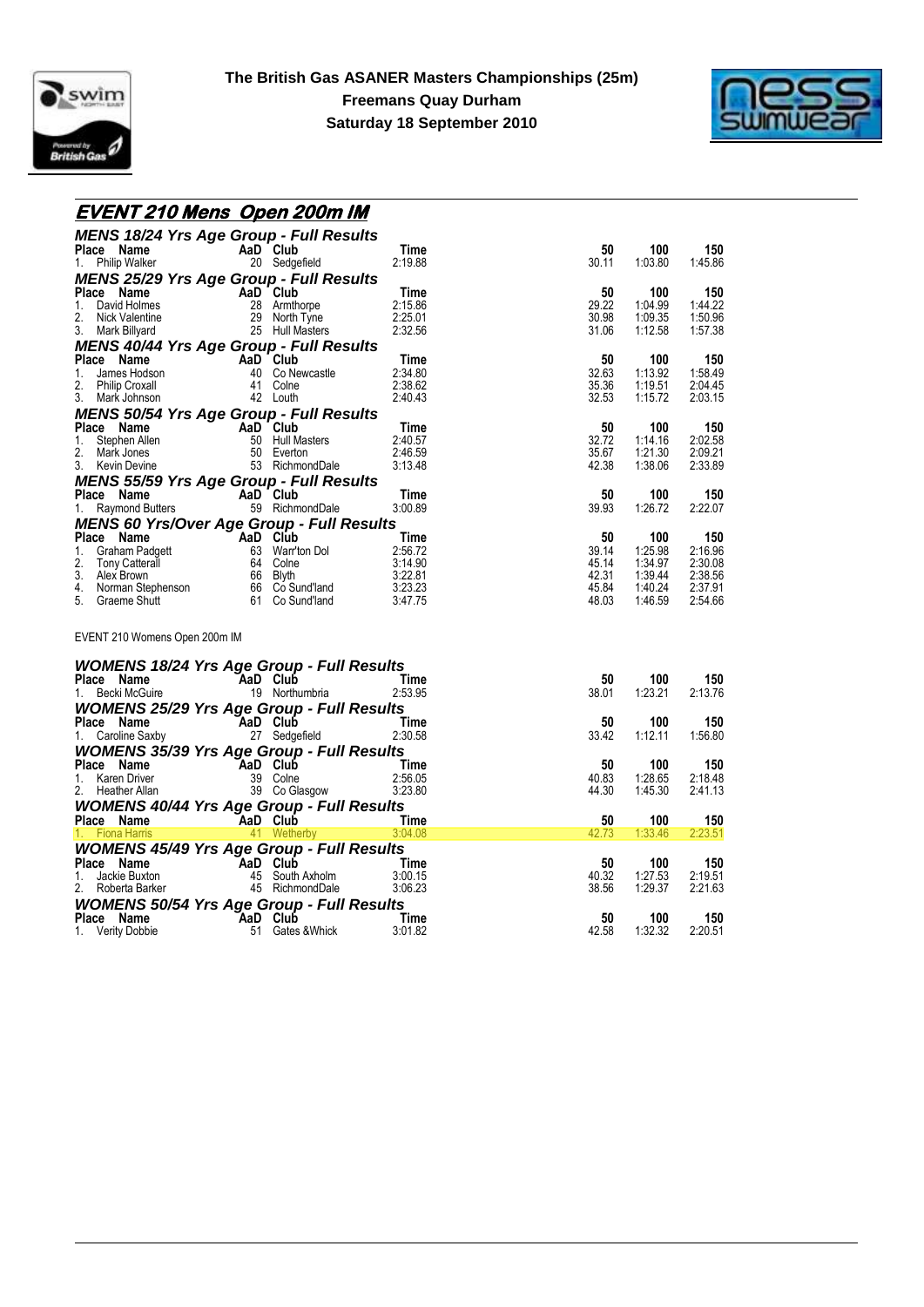



# **EVENT 211 Mens Open 50m Freestyle**

|                |               | 18/24 Yrs Age Group - Full Results<br>Place Name            |           | AaD Club |                                      | Time        |
|----------------|---------------|-------------------------------------------------------------|-----------|----------|--------------------------------------|-------------|
| 1.             |               | <b>Richard Jagger</b>                                       | المستورين | 21       | Co Leeds                             | 25.18       |
| 2.             |               | Richard Jagger<br>Andrew Sixsmith<br>Mike Williams          |           |          | 21 Northumbria                       | 26.48       |
|                |               | 3. Mike Williams                                            |           |          | 20 Northumbria                       | 28.64       |
|                |               | 4. David Stones                                             |           |          | 22 Northumbria                       | 28.71       |
|                |               | 25/29 Yrs Age Group - Full Results                          |           |          |                                      |             |
|                | Place         | Name                                                        |           | AaD Club |                                      | <b>Time</b> |
| 1.             |               | David Holmes                                                |           |          | 28 Armthorpe                         | 24.91       |
|                |               | 2. Andrew Czyzewski                                         |           |          | 27 Bo Kirklees                       | 26.05       |
|                |               | 30/34 Yrs Age Group - Full Results                          |           |          |                                      |             |
|                | Place         | Name                                                        | AaD Club  |          |                                      | Time        |
| 1 <sub>1</sub> |               | <b>Chris Knee</b>                                           |           | 31       | Co Leeds                             | 26.77       |
|                |               | 1. Chris Knee<br>2. Craig Nicholson                         |           |          | 31 Ponteland                         | 27.78       |
|                |               | 3. Samuel Parkes<br>Lan Downes                              |           |          | 34 East Leeds                        | 30.21       |
|                |               | Ian Downes                                                  |           |          | 31 Blyth                             | DNC         |
|                |               | 40/44 Yrs Age Group - Full Results                          |           |          |                                      |             |
|                |               | Place Name                                                  |           | AaD Club |                                      | Time        |
|                |               | 1. Paul Clemence                                            |           |          | 40 Co Leeds                          | 25.76       |
|                | 2. Ian Harris |                                                             |           |          | 44 Wetherby                          | 28.56       |
|                |               | 3. Colin Campbell                                           |           |          | 40 York City                         | 28.66       |
|                |               | 4. Dean King                                                |           |          | 41 York City                         | 32.72       |
|                |               | 50/54 Yrs Age Group - Full Results                          |           |          |                                      |             |
|                |               | Place Name                                                  |           | AaD Club |                                      | Time        |
|                |               | 1. Stephen Allen                                            |           | 50       | <b>Hull Masters</b>                  | 29.14       |
| 2.             |               | Peter Lockitt                                               |           |          | 53 RichmondDale                      | 29.25       |
|                |               | 3. Mark Jones                                               |           |          | 50 Everton                           | 31.33       |
|                |               | Peter French                                                |           | 52       | Co Newcastle                         | <b>DNC</b>  |
|                |               | Paul Harrisson                                              |           |          | 51 RichmondDale                      | <b>DNC</b>  |
|                |               | Anthony Greener                                             |           |          | 52 Co Newcastle                      | <b>DNC</b>  |
|                |               | 55/59 Yrs Age Group - Full Results                          |           |          |                                      |             |
|                | Place         | Name                                                        |           | AaD Club |                                      | Time        |
| 1.             |               | Stephen Whitfield                                           |           | 58       | Derwent Vall                         | 30.05       |
| 2.             |               | <b>Stuart Downie</b>                                        |           | 55       | <b>Blyth</b>                         | 38.03       |
|                |               | Graham Pearson                                              |           |          | 58 Carlisle Mas                      | <b>DNC</b>  |
|                |               |                                                             |           |          | 60 Yrs/Over Age Group - Full Results |             |
|                | Place         | Name                                                        |           | AaD Club |                                      | Time        |
|                |               | 1. Brian Taylor                                             |           | 60       | Adwick                               | 31.71       |
|                |               | 2. Graham Padgett<br>3. Tony Catterall<br>4. Derek Robinson |           |          | 63 Warr'ton Dol                      | 32.45       |
|                |               |                                                             |           | 64       | Colne                                | 34.14       |
|                |               |                                                             |           | 66       | Blyth                                | 34.59       |
|                |               | 5. David Norville                                           |           | 63       | New Earswick                         | 34.69       |
|                |               | 6. Alex Brown                                               |           | 66       | Blyth                                | 35.06       |
|                |               | 7. Carl Butler                                              |           | 66       | RichmondDale                         | 36.85       |
| 8.             |               | Norman Stephenson                                           |           | 66       | Co Sund'land                         | 37.09       |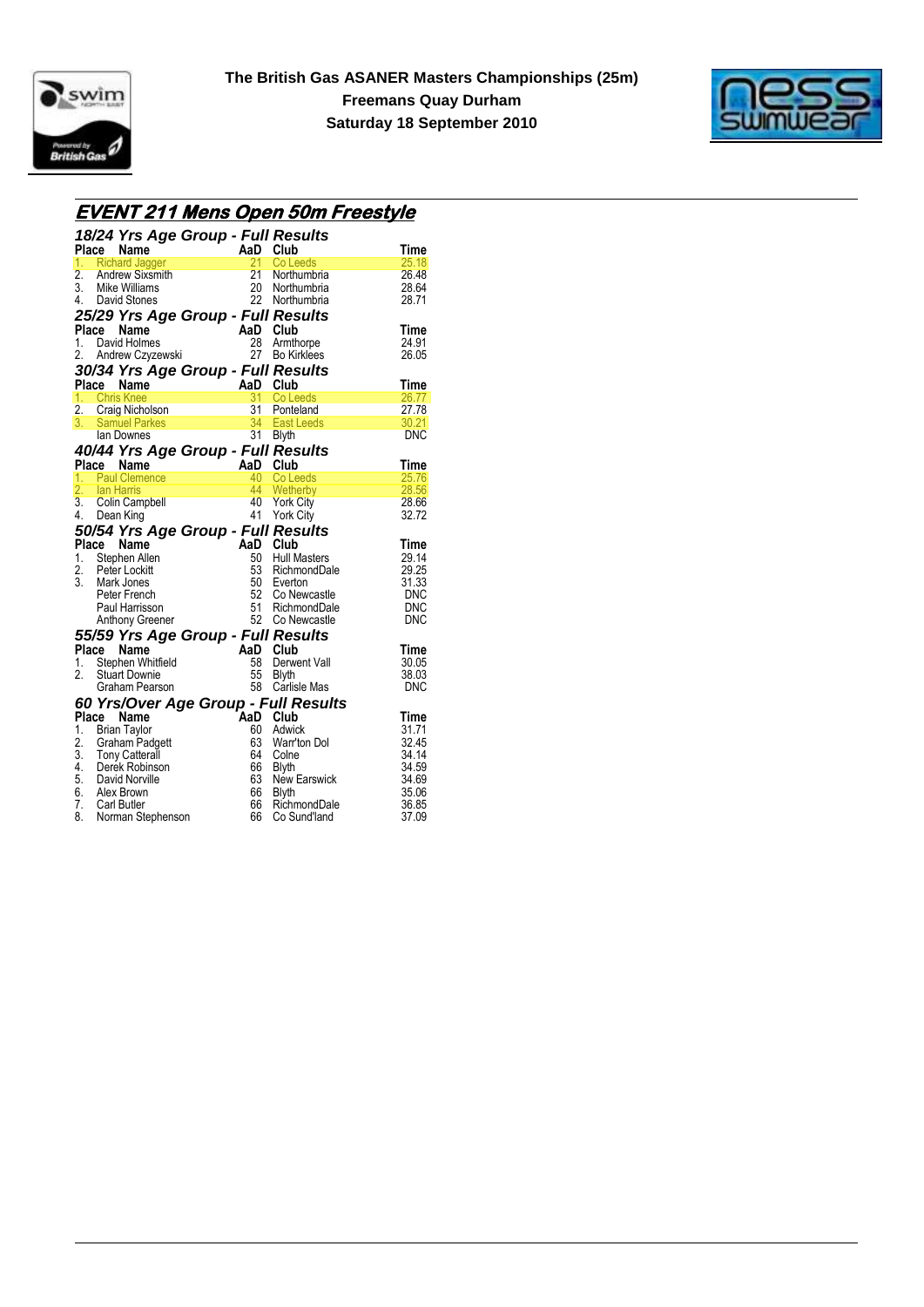



# **EVENT 212 Womens Open 50m Freestyle**

| 18/24 Yrs Age Group - Full Results                                                       |                                        |               |
|------------------------------------------------------------------------------------------|----------------------------------------|---------------|
| Place<br>Name                                                                            | AaD<br>Club                            | Time          |
| $1_{-}$<br>Francesca Morten                                                              | 19<br>North'bria U                     | 29.00         |
| 2.<br>Lorna Macdonald                                                                    | 21<br>Northumbria                      | 30.41         |
| 3. Laura Shields                                                                         | 19<br><b>Bo Kirklees</b>               | 31.08         |
|                                                                                          | $\frac{20}{1}$<br>Billingham           | 31.71         |
| 4. Jessica Trewin<br>5. Hayley Mellor                                                    | 22 East Leeds                          | 31.79         |
| 6. Becki McGuire                                                                         | 19<br>Northumbria                      | 32.30         |
| 25/29 Yrs Age Group - Full Results                                                       |                                        |               |
| Place<br>Name                                                                            | AaD Club                               | Time          |
| 1. Kate Smith                                                                            | 28<br>Co Newcastle                     | 27.75         |
| 2. Jenny Dobson                                                                          | 27<br>Blyth                            | 31.59         |
| 3. Nicola Hill                                                                           | 26<br>South Axholm                     | 32.12         |
|                                                                                          |                                        |               |
| 30/34 Yrs Age Group - Full Results<br>Place<br><b>Name</b>                               |                                        | Time          |
| Sarah Kinsey                                                                             | AaD Club<br>31<br><b>Bo Kirklees</b>   | <b>DNC</b>    |
|                                                                                          |                                        |               |
| 35/39 Yrs Age Group - Full Results                                                       |                                        |               |
| Place                                                                                    |                                        | Time          |
| Philippa Rickard<br>Philippa Rickard<br>Heather Allan<br>Lisa Stanshie<br>19 Co Ch<br>1. | 39 Co Leeds                            | 30.02         |
| 2.<br>Heather Allan                                                                      | 39 Co Glasgow                          | 36.46         |
|                                                                                          | East Leeds                             | <b>DNC</b>    |
| 40/44 Yrs Age Group - Full Results                                                       |                                        |               |
| Place<br>Name                                                                            | AaD Club                               | Time          |
| 1. Jane Heath                                                                            | 41<br>Durham City                      | 34.45         |
| 2. Fiona Harris                                                                          | 41<br>Wetherby                         | 34.79         |
| 45/49 Yrs Age Group - Full Results                                                       |                                        |               |
| Place<br>Name                                                                            | AaD Club                               | Time          |
| Jackie Buxton<br>$1_{-}$                                                                 | 45<br>South Axholm                     | 33.74         |
| 50/54 Yrs Age Group - Full Results                                                       |                                        |               |
| Place<br>Name                                                                            | AaD Club                               | Time          |
| 1.<br>Lesley Killen                                                                      | 50<br><b>York City</b>                 | 34.45         |
| 2. Carol Boagey                                                                          | 51<br>Hartlepool                       | 37.93         |
|                                                                                          |                                        |               |
| 55/59 Yrs Age Group - Full Results                                                       |                                        |               |
| Place<br>Name                                                                            | AaD<br>Club                            | Time          |
| <b>Mary Purvis</b><br>1.                                                                 | 55<br><b>Alnwick Dol</b>               | 32.33         |
| 2. Sally Shields                                                                         | 56 Bo Kirklees                         | 34.60         |
|                                                                                          |                                        |               |
|                                                                                          | 60 Yrs/Over Age Group - Full Results   |               |
| Place<br>Name<br>1.<br>Irene Allan                                                       | <b>AaD</b><br>Club<br>69<br>Co Glasgow | Time<br>59.73 |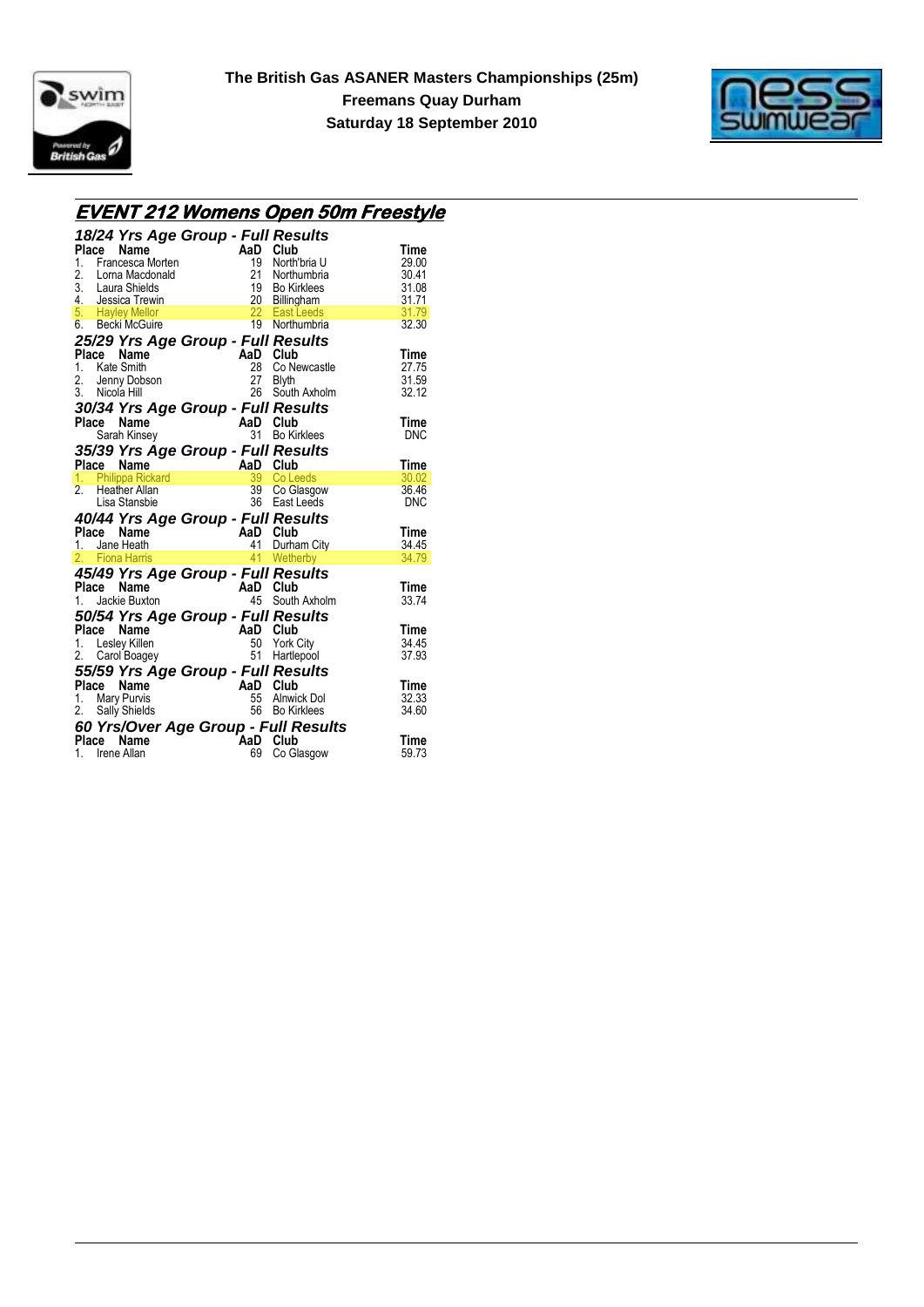



### **EVENT 213 Mens Open 100m Backstroke**

| 18/24 Yrs Age Group - Full Results   |          |                     |            |       |
|--------------------------------------|----------|---------------------|------------|-------|
| Place<br>Name                        | AaD Club |                     | Time       | 50    |
| <b>Philip Walker</b><br>1.           | 20       | Sedgefield          | 1:02.04    | 29.96 |
| 2.<br>Ryan Livingstone               | 24       | RichmondDale        | 1:02.35    | 30.02 |
| 3.<br>David Stones                   | 22       | Northumbria         | 1:13.65    | 35.76 |
| 25/29 Yrs Age Group - Full Results   |          |                     |            |       |
| Place Name                           | AaD Club |                     | Time       | 50    |
| David Holmes                         | 28       | Armthorpe           | 1:10.58    | 33.28 |
| 30/34 Yrs Age Group - Full Results   |          |                     |            |       |
| Place Name                           | AaD      | Club                | Time       | 50    |
| lan Downes                           | 31       | <b>Blyth</b>        | <b>DNC</b> |       |
| 40/44 Yrs Age Group - Full Results   |          |                     |            |       |
| Place Name                           | AaD      | Club                | Time       | 50    |
| Dean King                            | 41       | <b>York City</b>    | 1:27.66    | 40.67 |
| 50/54 Yrs Age Group - Full Results   |          |                     |            |       |
| Place Name                           | AaD      | Club                | Time       | 50    |
| Stephen Allen<br>1.                  | 50       | <b>Hull Masters</b> | 1:13.72    | 36.77 |
| 2.<br>Mark Jones                     | 50       | Everton             | 1:28.51    | 42.93 |
| Peter French                         | 52       | Co Newcastle        | <b>DNC</b> |       |
| 55/59 Yrs Age Group - Full Results   |          |                     |            |       |
| Place<br>Name                        | AaD      | Club                | Time       | 50    |
| Christopher Brown<br>1.              | 57       | Co Bradford         | 1:10.23    | 33.98 |
| 2.<br><b>Raymond Butters</b>         | 59       | RichmondDale        | 1:28.13    | 44.02 |
| Graham Pearson                       | 58       | Carlisle Mas        | <b>DNC</b> |       |
| 60 Yrs/Over Age Group - Full Results |          |                     |            |       |
| Place Name                           | AaD Club |                     | Time       | 50    |
| Graham Padgett<br>1.                 | 63       | Warr'ton Dol        | 1:30.53    | 43.65 |
| 2.<br><b>Tony Catterall</b>          | 64       | Colne               | 1:35.19    | 46.09 |
| 3.<br><b>Carl Butler</b>             | 66       | RichmondDale        | 1:44.29    | 51.20 |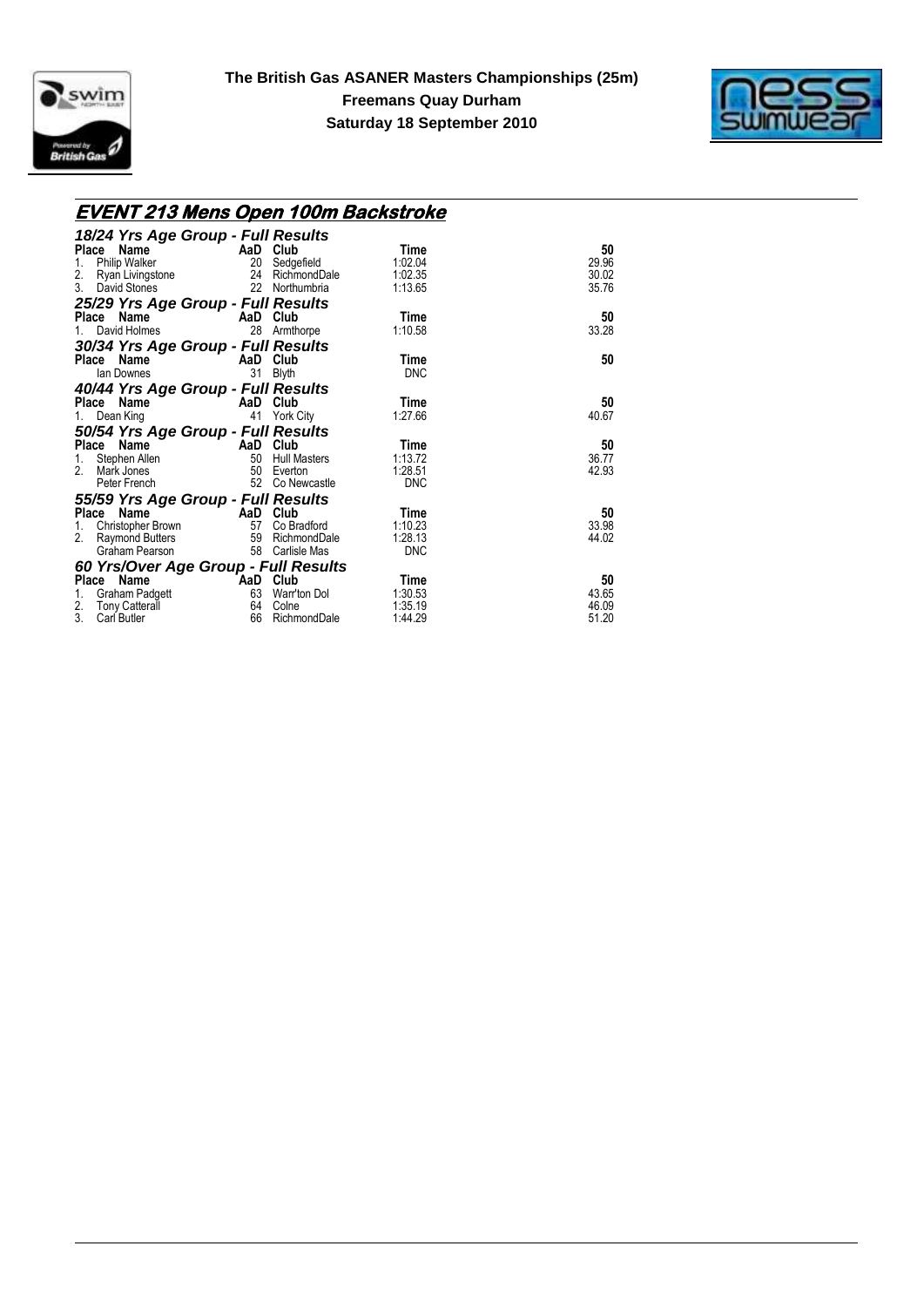



# **EVENT 214 Womens Open 100m Backstroke**

| 18/24 Yrs Age Group - Full Results<br>Place<br>Name |                 | AaD Club           | Time            | 50            |
|-----------------------------------------------------|-----------------|--------------------|-----------------|---------------|
| 1. Laura Shields                                    | 19              | <b>Bo Kirklees</b> | 1:14.54         | 36.18         |
| 25/29 Yrs Age Group - Full Results                  |                 |                    |                 |               |
| Name<br>Place                                       | AaD             | Club               | Time            | 50            |
| Caroline Saxby<br>1.                                | 27              | Sedgefield         | 1:08.19         | 33.62         |
| $\frac{2}{3}$ .<br>Michelle Scott                   |                 | 25 Wear Valley     | 1:20.80         | 39.17         |
| Jenny Dobson                                        | 27              | Blyth              | 1:23.11         | 40.26         |
| 4.<br>Carly Maughan                                 |                 | 25 Wear Valley     | 1:32.38         | 43.49         |
| 35/39 Yrs Age Group - Full Results                  |                 |                    |                 |               |
| Name<br>Place                                       | AaD             | Club               | Time            | 50            |
| 1.7<br><b>Philippa Rickard</b>                      | 39              | Co Leeds           | 1:17.16         | 36.98         |
| 2 <sub>1</sub><br>Heather Allan                     | 39 <sup>7</sup> | Co Glasgow         | 1:55.98         | 55.36         |
| 40/44 Yrs Age Group - Full Results                  |                 |                    |                 |               |
| Place Name                                          | AaD             | Club               | Time            | 50            |
| Jane Heath<br>1.                                    | 41              | Durham City        | 1:29.50         | 42.54         |
| 55/59 Yrs Age Group - Full Results                  |                 |                    |                 |               |
| Name<br>Place                                       | AaD             | Club               | Time            | 50            |
| Mary Purvis<br>1.                                   | 55              | Alnwick Dol        | 1:32.85         | 45.57         |
| 60 Yrs/Over Age Group - Full Results                |                 |                    |                 |               |
| Place Name<br>Irene Allan<br>1.                     | AaD<br>69       | Club<br>Co Glasgow | Time<br>2:21.51 | 50<br>1:07.83 |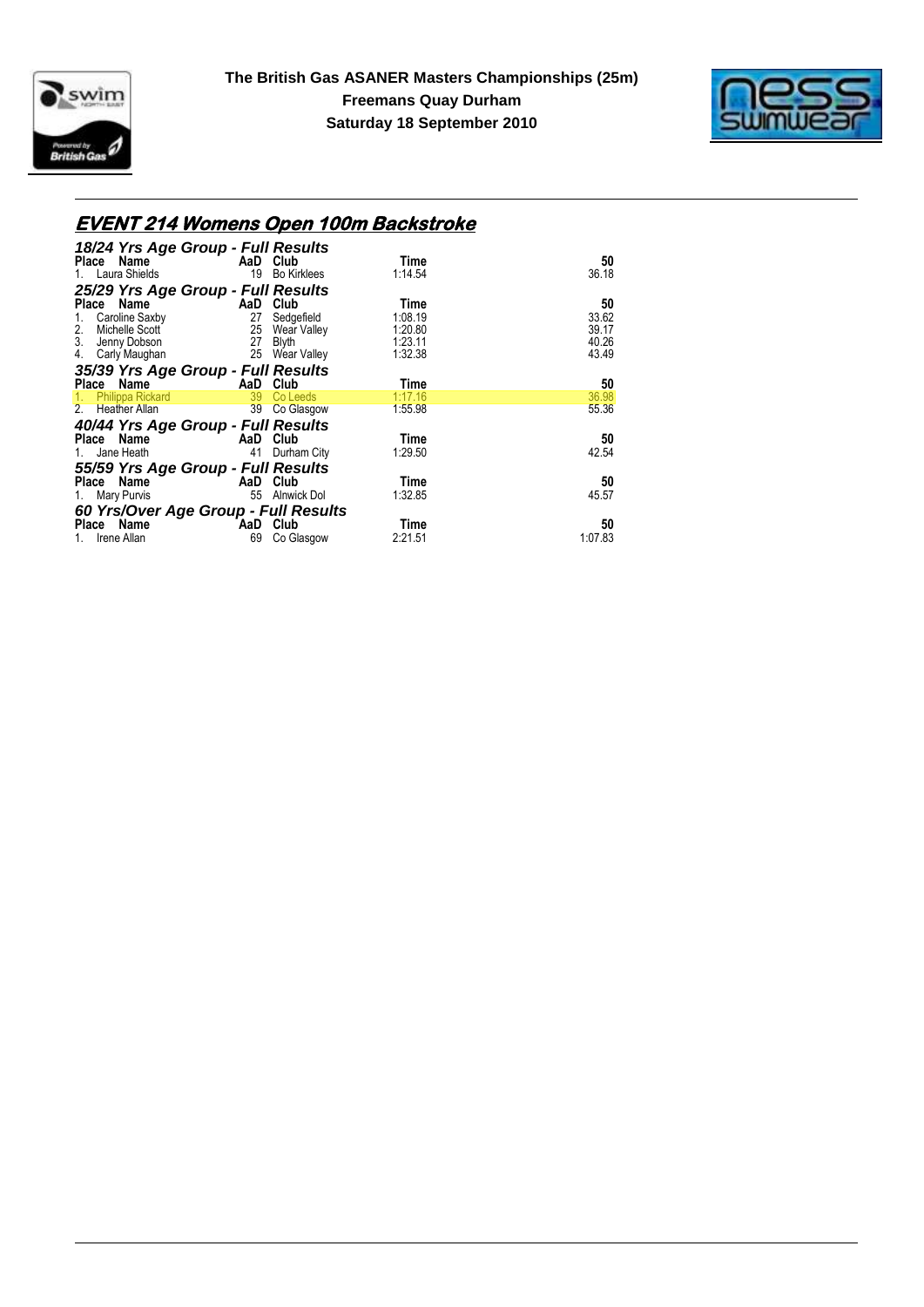



# **EVENT 215 Mens Open 200m Butterfly**

| <b>MENS 18/24 Yrs Age Group - Full Results</b>   |     |                     |         |       |         |         |
|--------------------------------------------------|-----|---------------------|---------|-------|---------|---------|
| Place Name                                       |     | AaD Club            | Time    | 50    | 100     | 150     |
| <b>Richard Jagger</b><br>1.                      | 21. | Co Leeds            | 2:18.81 | 30.43 | 1:05.63 | 1:42.33 |
| <b>MENS 25/29 Yrs Age Group - Full Results</b>   |     |                     |         |       |         |         |
| Place Name                                       |     | AaD Club            | Time    | 50    | 100     | 150     |
| David Holmes<br>$1_{\cdot}$                      | 28  | Armthorpe           | 2:14.30 | 30.25 | 1:03.73 | 1:38.87 |
| 2.<br>Paul Woodley                               | 28  | Clee & Scun         | 2:17.21 | 29.49 | 1:03.62 | 1:39.11 |
| 3.<br>Nick Valentine                             | 29  | North Tyne          | 2:21.48 | 31.05 | 1:06.71 | 1:43.43 |
| 4.<br>Mark Billyard                              | 25  | <b>Hull Masters</b> | 2:28.77 | 31.69 | 1:09.33 | 1:48.46 |
| <b>MENS 50/54 Yrs Age Group - Full Results</b>   |     |                     |         |       |         |         |
| Place Name                                       |     | AaD Club            | Time    | 50    | 100     | 150     |
| Mark Jones<br>1.                                 | 50  | Everton             | 2:55.21 | 38.71 | 1:24.05 | 2:10.09 |
| <b>MENS 60 Yrs/Over Age Group - Full Results</b> |     |                     |         |       |         |         |
| <b>Place</b><br>Name                             |     | AaD Club            | Time    | 50    | 100     | 150     |
| Norman Stephenson<br>1.                          | 66  | Co Sund'land        | 3:28.85 | 45.99 | 1:37.80 | 2:33.56 |
| 2.<br><b>Tony Catterall</b>                      | 64  | Colne               | 3:39.33 | 46.32 | 1:41.15 | 2:38.92 |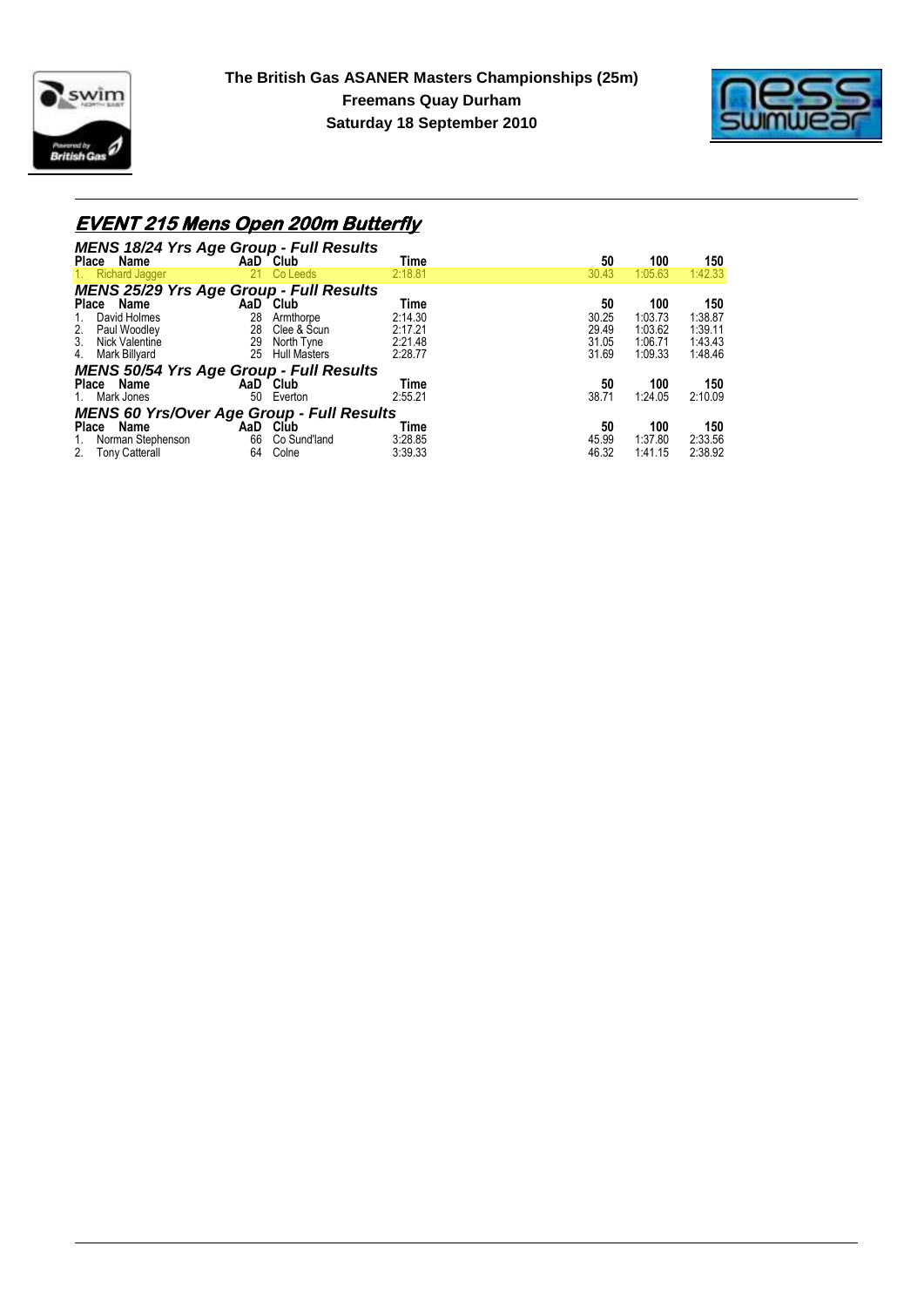



### **EVENT 216 Mens Open 100m Breaststroke**

|          | 18/24 Yrs Age Group - Full Results                            |                           |                   |                    |                |
|----------|---------------------------------------------------------------|---------------------------|-------------------|--------------------|----------------|
|          | Name<br>Place                                                 | AaD Club                  |                   | Time               | 50             |
| 1.       | <b>Philip Walker</b>                                          |                           | 20 Sedgefield     | 1:14.90            | 35.92          |
|          | 25/29 Yrs Age Group - Full Results                            |                           |                   |                    |                |
|          | Place Name                                                    | AaD Club                  |                   | Time               | 50             |
| 1.       | David Holmes <b>David Strutter</b>                            |                           | 28 Armthorpe      | 1:14.04            | 35.38          |
|          |                                                               |                           |                   |                    |                |
|          | 30/34 Yrs Age Group - Full Results                            |                           |                   |                    |                |
|          | Place Name<br>lan Downes                                      | AaD Club                  | 31 Blyth          | Time<br><b>DNC</b> | 50             |
|          |                                                               |                           |                   |                    |                |
|          | 40/44 Yrs Age Group - Full Results                            |                           |                   |                    |                |
|          | Using the Manus Hodson<br>James Hodson 40 Co Ne<br>Place Name |                           |                   | Time               | 50             |
| 1.       |                                                               |                           | 40 Co Newcastle   | 1:16.93            | 36.19          |
| 2.       | lan Harris                                                    |                           | 44 Wetherby       | 1:17.55            | 36.72          |
| 3.<br>4. | Philip Croxall                                                | 41                        | Colne<br>42 Louth | 1:19.31            | 37.99          |
|          | Mark Johnson                                                  |                           |                   | 1:20.78<br>1:29.90 | 39.08<br>43.20 |
|          | 5. Dean King                                                  |                           | 41 York City      |                    |                |
|          | 45/49 Yrs Age Group - Full Results                            |                           |                   |                    |                |
|          | Place Name                                                    | <b>Example 2</b> AaD Club |                   | Time               | 50             |
| 1.       | <b>Matthew Grant</b>                                          | 46                        | Gates &Whick      | 1:24.40            | 40.13          |
| 2.       | Paul Hewison                                                  |                           | 45 Tadcaster      | 1:27.67            | 42.06          |
|          | 50/54 Yrs Age Group - Full Results                            |                           |                   |                    |                |
|          | Place<br>Name                                                 | <b>Example 2</b> AaD Club |                   | Time               | 50             |
| 1.       | Michael Watson                                                |                           | 50 Clevelandpol   | 1:20.53            | 38.82          |
| 2.       | Mark Jones                                                    |                           | 50 Everton        | 1:29.13            | 42.02          |
| 3.       | Kevin Devine                                                  |                           | 53 RichmondDale   | 1:32.14            | 44.06          |
|          | Paul Harrisson                                                |                           | 51 RichmondDale   | <b>DNC</b>         |                |
|          | 55/59 Yrs Age Group - Full Results                            |                           |                   |                    |                |
|          | Place Name                                                    | AaD Club                  |                   | Time               | 50             |
| 1.       | Graham Pearson                                                |                           | 58 Carlisle Mas   | 1:18.98            | 38.88          |
|          | 60 Yrs/Over Age Group - Full Results                          |                           |                   |                    |                |
|          | Place Name                                                    | AaD Club                  |                   | Time               | 50             |
| 1.       | <b>Brian Taylor</b>                                           |                           | 60 Adwick         | 1:25.75            | 41.00          |
| 2.       | Graham Padgett                                                |                           | 63 Warr'ton Dol   | 1:32.86            | 43.65          |
|          | 3. Tony Catterall                                             |                           | 64 Colne          | 1:39.65            | 47.64          |
| 4.       | Norman Stephenson                                             |                           | 66 Co Sund'land   | 1:40.32            | 49.18          |
| 5.       | <b>Bill Moore</b>                                             |                           | 73 East Leeds     | 1:43.08            | 49.19          |
| 6.       | David Norville                                                |                           | 63 New Earswick   | 1:43.87            | 49.57          |
|          | John Sawyers                                                  | 67                        | Co Newcastle      | <b>DNC</b>         |                |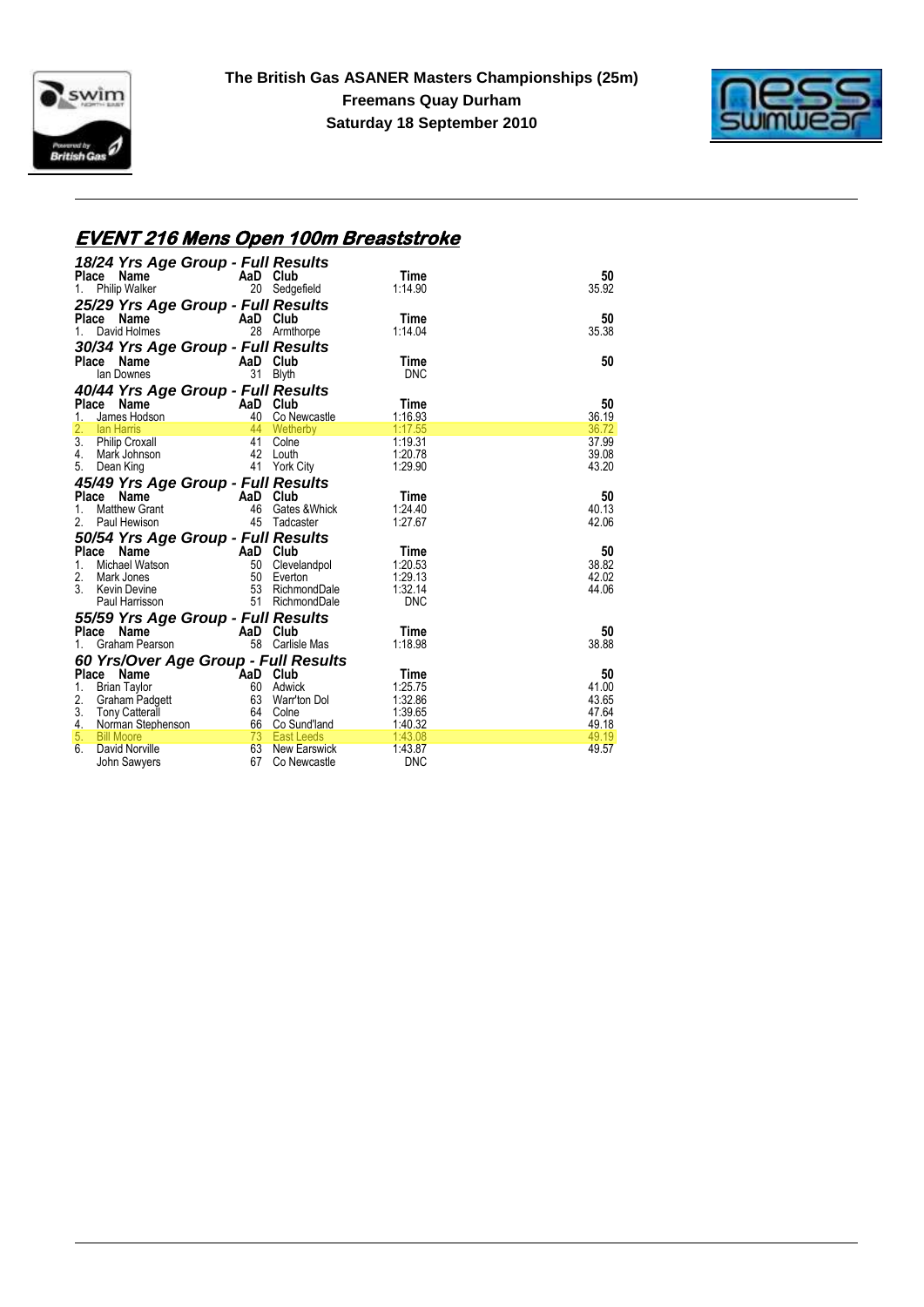



#### **EVENT 217 Womens Open 100m Breaststroke**

| 18/24 Yrs Age Group - Full Results                                                                 |                                  |            |       |
|----------------------------------------------------------------------------------------------------|----------------------------------|------------|-------|
| Place Name AaD Club                                                                                |                                  | Time       | 50    |
| Lorna Macdonald<br>1.                                                                              | 21 Northumbria                   | 1:16.41    | 36.25 |
| <b>Hayley Mellor</b><br>2.                                                                         | 22 East Leeds                    | 1:36.83    | 45.12 |
| 25/29 Yrs Age Group - Full Results                                                                 |                                  |            |       |
| $\begin{array}{cc}\n - & \cdot & \cdot \\  \hline\n 28 & \text{Co Ne}\n \end{array}$<br>Place Name |                                  | Time       | 50    |
| Kate Smith<br>1.                                                                                   | 28 Co Newcastle                  | 1:22.40    | 39.42 |
| 2.<br>Nicola Hill <b>Nicola</b>                                                                    | 26 South Axholm                  | 1:23.10    | 39.44 |
| 35/39 Yrs Age Group - Full Results                                                                 |                                  |            |       |
| Place Name                                                                                         | <b>AaD Club</b><br>39 Co Glasgow | Time       | 50    |
| <b>Heather Allan</b><br>$1 \quad$                                                                  |                                  | 1:42.63    | 47.36 |
|                                                                                                    |                                  | <b>DNC</b> |       |
|                                                                                                    |                                  | DQ SL-3L   |       |
| 40/44 Yrs Age Group - Full Results                                                                 |                                  |            |       |
|                                                                                                    |                                  |            |       |
|                                                                                                    |                                  | Time       | 50    |
| Place Name AaD Club                                                                                | 41 Durham City                   | 1:34.90    | 45.96 |
| 1. Jane Heath<br>2. Fiona Harris                                                                   | 41 Wetherby                      | 1:35.19    | 45.98 |
|                                                                                                    |                                  |            |       |
| 45/49 Yrs Age Group - Full Results                                                                 |                                  | Time       | 50    |
| Place Name AaD Club<br>Jackie Buxton 15 45 South Axholm<br>1.                                      |                                  | 1:32.03    | 44.85 |
| 2. Roberta Barker                                                                                  | 45 RichmondDale                  | 1:34.09    | 44.56 |
|                                                                                                    |                                  |            |       |
| 50/54 Yrs Age Group - Full Results                                                                 |                                  | Time       | 50    |
| Place Name AaD Club<br>Carol Boagey <b>Example 20</b><br>1.                                        | 51 Hartlepool                    | 1:36.27    | 45.09 |
|                                                                                                    |                                  |            |       |
| 55/59 Yrs Age Group - Full Results<br>Place Name<br>$\overline{A}$ AaD                             | Club                             | Time       | 50    |
|                                                                                                    |                                  |            |       |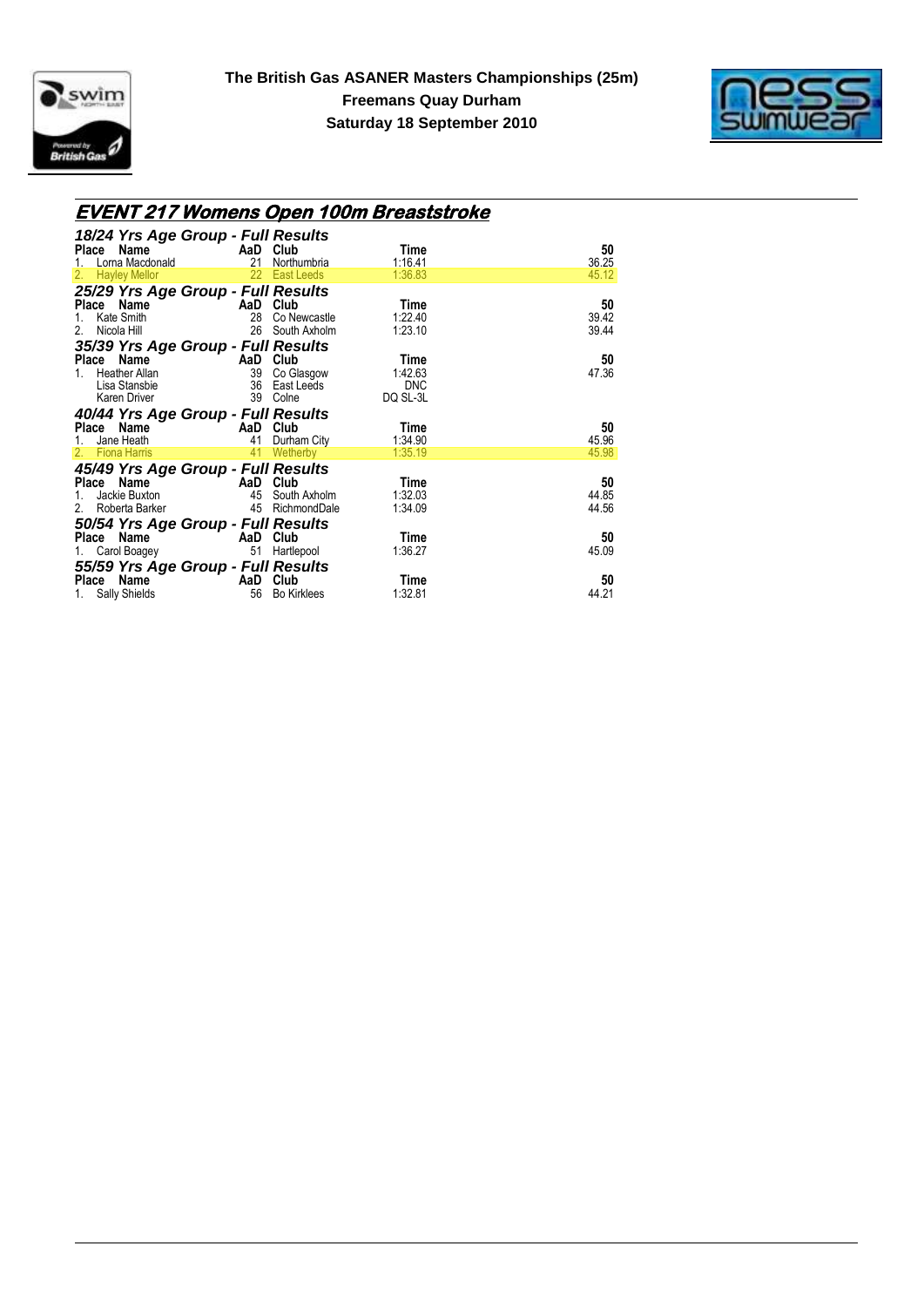



# **EVENT 319 Mens Open 200m Freestyle**

| <b>MENS 18/24 Yrs Age Group - Full Results</b>                                                                                                                                                                                                                             |                                                                                                                                    |                    |                |                    |                    |
|----------------------------------------------------------------------------------------------------------------------------------------------------------------------------------------------------------------------------------------------------------------------------|------------------------------------------------------------------------------------------------------------------------------------|--------------------|----------------|--------------------|--------------------|
| <b>Place Name</b>                                                                                                                                                                                                                                                          | AaD Club<br>ds<br>Listen of the State of the State of the State of the State of the State of the State of the State of the State o | <b>Time</b>        | 50             | <b>100</b>         | 150                |
| <b>Richard Jagger</b>                                                                                                                                                                                                                                                      | 21 Co Leeds                                                                                                                        | 1:59.34            | 27.41          | 57.66              | 1:28.92            |
| <b>MENS 25/29 Yrs Age Group - Full Results</b>                                                                                                                                                                                                                             |                                                                                                                                    |                    |                |                    |                    |
| Ce Name<br>David Holmes<br>Mark Billyard<br>Mark Billyard<br>25 Hull Masters<br>Place Name<br>1.                                                                                                                                                                           |                                                                                                                                    | Time<br>1:59.00    | 50<br>27.66    | 100<br>57.68       | 150<br>1:28.82     |
| David Holmes<br>2.                                                                                                                                                                                                                                                         |                                                                                                                                    | 2:11.94            | 29.35          | 1:02.34            | 1:37.18            |
|                                                                                                                                                                                                                                                                            |                                                                                                                                    |                    |                |                    |                    |
| <b>MENS 40/44 Yrs Age Group - Full Results</b><br>Place Name                                                                                                                                                                                                               |                                                                                                                                    | Time               | 50             | 100                | 150                |
| 1.<br><b>Paul Clemence</b>                                                                                                                                                                                                                                                 | Ce <b>AaD</b> Club<br>40 Co Leeds<br>44 Colpe                                                                                      | 2:08.39            | 29.96          | 1:02.35            | 1:35.54            |
| 2.                                                                                                                                                                                                                                                                         |                                                                                                                                    | 2:16.33            | 32.17          | 1:07.27            | 1:42.21            |
| 3.                                                                                                                                                                                                                                                                         |                                                                                                                                    | 2:31.46            | 33.70          | 1:11.63            | 1:52.85            |
| Philip Croxall <b>41</b> Colne<br>Colin Campbell <b>40</b> York City<br>Dean King <b>41</b> York City<br>4.<br>Dean King                                                                                                                                                   |                                                                                                                                    | 2:32.01            | 33.70          | 1:12.42            | 1:52.91            |
| <b>MENS 50/54 Yrs Age Group - Full Results</b>                                                                                                                                                                                                                             |                                                                                                                                    |                    |                |                    |                    |
| Place Name                                                                                                                                                                                                                                                                 |                                                                                                                                    | Time               | 50             | 100                | 150                |
| 1.                                                                                                                                                                                                                                                                         |                                                                                                                                    | 2:27.82            | 34.92          | 1:12.62            | 1:50.62            |
| 2.                                                                                                                                                                                                                                                                         |                                                                                                                                    | 2:47.84            | 39.16          | 1:23.21            | 2:08.01            |
|                                                                                                                                                                                                                                                                            |                                                                                                                                    | <b>DNC</b>         |                |                    |                    |
|                                                                                                                                                                                                                                                                            |                                                                                                                                    | DNC<br>DNC         |                |                    |                    |
| Contract to the Contract of the Same<br>Mark Jones And Club<br>Mark Jones 50 Everton<br>Mark Jones 53 RichmondDale<br>Stephen Allen 50 Hull Masters<br>Michael Watson 50 Clevelandpol<br>Anthony Greener 52 Co Newcastle<br>Paul Harrisson 5                               |                                                                                                                                    | DNC                |                |                    |                    |
| <b>MENS 55/59 Yrs Age Group - Full Results</b>                                                                                                                                                                                                                             |                                                                                                                                    |                    |                |                    |                    |
| Place Name                                                                                                                                                                                                                                                                 |                                                                                                                                    | Time               | 50             | 100                | 150                |
| $AaD$ Club<br>Raymond Butters<br>1.                                                                                                                                                                                                                                        | 59 RichmondDale                                                                                                                    | 2:33.58            | 35.98          | 1:14.61            | 1:54.31            |
| <b>MENS 60 Yrs/Over Age Group - Full Results</b>                                                                                                                                                                                                                           |                                                                                                                                    |                    |                |                    |                    |
| Contain Participal Club<br>Graham Padgett<br>Graham Padgett<br>Colne<br>David Norville<br>David Norville<br>David Norville<br>Club<br>David Norville<br>Carl Butler<br>Carl Butler<br>Carl Butler<br>Carl Butler<br>Carl Butler<br>Carl Butler<br>Carl Butle<br>Place Name |                                                                                                                                    |                    | 50             | 100                | 150                |
| 1.                                                                                                                                                                                                                                                                         |                                                                                                                                    |                    | 36.03          | 1:15.93            | 1:56.51            |
| 2.                                                                                                                                                                                                                                                                         |                                                                                                                                    |                    | 39.95          | 1:22.25            | 2:05.51            |
| 3.                                                                                                                                                                                                                                                                         |                                                                                                                                    |                    | 39.08          | 1:22.94            | 2:09.42            |
| 4.                                                                                                                                                                                                                                                                         |                                                                                                                                    |                    | 39.22          | 1:22.66            | 2:09.08            |
| 5.<br>6.                                                                                                                                                                                                                                                                   |                                                                                                                                    |                    | 40.25<br>42.68 | 1:24.34<br>1:30.88 | 2:11.88<br>2:21.83 |
|                                                                                                                                                                                                                                                                            |                                                                                                                                    |                    |                |                    |                    |
| <b>EVENT 319 Womens Open 200m Freestyle</b>                                                                                                                                                                                                                                |                                                                                                                                    |                    |                |                    |                    |
| <b>WOMENS 18/24 Yrs Age Group - Full Results</b>                                                                                                                                                                                                                           |                                                                                                                                    |                    |                |                    |                    |
|                                                                                                                                                                                                                                                                            |                                                                                                                                    | Time               | 50             | 100                | 150                |
|                                                                                                                                                                                                                                                                            |                                                                                                                                    | 2:24.13            | 33.22          | 1:09.31            | 1:46.51            |
| Place Name<br>1. Laura Shields<br>1. Laura Shields<br>2. Jessica Trewin<br>3. Francesca Morten<br>19 North'bria U                                                                                                                                                          |                                                                                                                                    | 2:26.27            | 34.04          | 1:11.22            | 1:49.42            |
|                                                                                                                                                                                                                                                                            |                                                                                                                                    | 2:27.08            | 33.42          | 1:10.66            | 1:49.69            |
| <b>WOMENS 25/29 Yrs Age Group - Full Results</b>                                                                                                                                                                                                                           |                                                                                                                                    |                    |                |                    |                    |
|                                                                                                                                                                                                                                                                            |                                                                                                                                    | <b>Time</b>        | 50             | 100                | 150                |
| <b>Place Name</b><br>1. Kate Smith<br>2. Michelle Scott<br>25 Wear V                                                                                                                                                                                                       | 28 Co Newcastle<br>25 Wear Valley                                                                                                  | 2:16.86<br>2:28.67 | 31.32<br>34.71 | 1:05.74<br>1:12.02 | 1:41.83<br>1:50.40 |
|                                                                                                                                                                                                                                                                            |                                                                                                                                    |                    |                |                    |                    |
| <b>WOMENS 35/39 Yrs Age Group - Full Results<br/> Place Name AaD Club Time<br/> 1. Karen Driver 39 Colne 2:31.93<br/> 2. Heather Allan 39 Co Glasgow 3:02.21</b><br>Place Name                                                                                             |                                                                                                                                    |                    | 50             | 100                | 150                |
| 1.                                                                                                                                                                                                                                                                         |                                                                                                                                    |                    | 35.82          | 1:14.14            | 1:53.16            |
| 2.                                                                                                                                                                                                                                                                         |                                                                                                                                    |                    | 39.68          | 1:26.12            | 2:14.78            |
| <b>WOMENS 45/49 Yrs Age Group - Full Results</b>                                                                                                                                                                                                                           |                                                                                                                                    |                    |                |                    |                    |
|                                                                                                                                                                                                                                                                            |                                                                                                                                    | Time               | 50             | 100                | 150                |
| <b>Place Name</b><br>1. Roberta Barker <b>1. AaD Club</b><br>45 RichmondDale                                                                                                                                                                                               |                                                                                                                                    | 2:48.56            | 37.95          | 1:20.65            | 2:05.29            |
| <b>WOMENS 50/54 Yrs Age Group - Full Results</b>                                                                                                                                                                                                                           |                                                                                                                                    |                    |                |                    |                    |
| Place Name                                                                                                                                                                                                                                                                 |                                                                                                                                    | <b>Time</b>        | 50             | 100                | 150                |
| <b>Cannel Caroling Carol Dividend Carol Boagey</b><br>Carol Boagey <b>Carol Carol</b> 51 Hartlepool<br>1.                                                                                                                                                                  |                                                                                                                                    | 3:05.79            | 41.67          | 1:28.36            | 2:17.27            |
| <b>WOMENS 55/59 Yrs Age Group - Full Results<br/>Place Name AaD Club T<br/>Sally Shields 56 Bo Kirklees DQ</b>                                                                                                                                                             |                                                                                                                                    |                    |                |                    |                    |
| Place Name                                                                                                                                                                                                                                                                 |                                                                                                                                    | Time               | 50             | 100                | 150                |
|                                                                                                                                                                                                                                                                            |                                                                                                                                    | DQ ST-             |                |                    |                    |
| <b>WOMENS 60 Yrs/Over Age Group - Full Results</b>                                                                                                                                                                                                                         |                                                                                                                                    |                    |                |                    |                    |
| $\mathsf{Aa\bar{D}}\ \ \mathsf{Club}\ \ \mathsf{69}\ \ \mathsf{Co\,\mathrm{Gb}}$<br>Place Name                                                                                                                                                                             |                                                                                                                                    | Time               | 50             | 100                | 150                |
| 1.<br>Irene Allan                                                                                                                                                                                                                                                          | 69 Co Glasgow                                                                                                                      | 4:47.22            | 1:08.73        | 2:21.84            | 3:40.65            |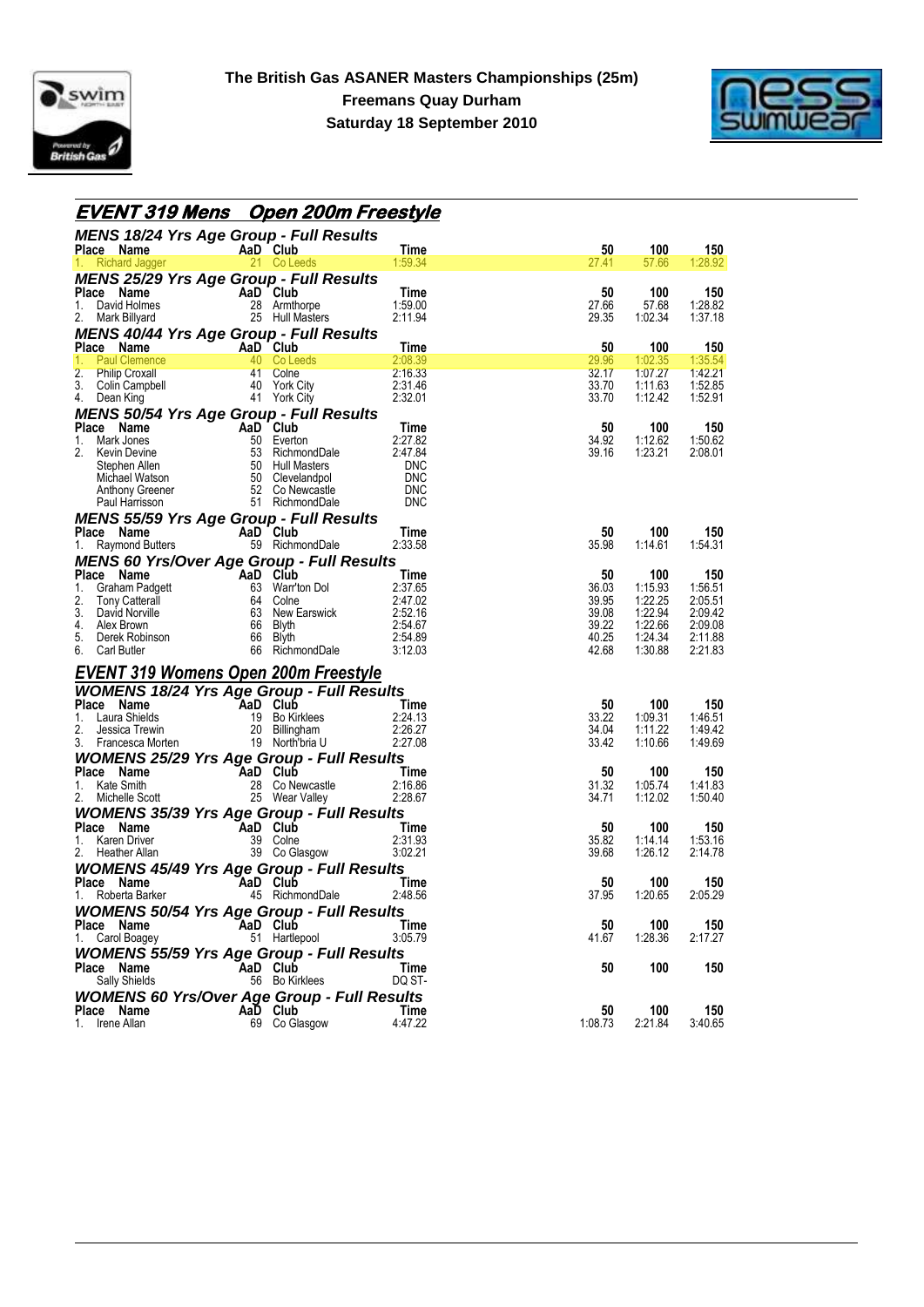



### **EVENT 320 Mens Open 50m Backstroke**

| Place<br>1.<br>2. | 18/24 Yrs Age Group - Full Results<br>Name<br>Ryan Livingstone<br><b>Philip Walker</b><br>3. Mike Williams<br>4. David Stones<br>5. Andrew Sixsmith | AaD<br>24<br>20<br>20<br>$22^{\circ}$<br>21 | Club<br>RichmondDale<br>Sedgefield<br>Northumbria<br>Northumbria<br>Northumbria | Time<br>28.65<br>29.14<br>32.96<br>34.03<br>35.75 |
|-------------------|-----------------------------------------------------------------------------------------------------------------------------------------------------|---------------------------------------------|---------------------------------------------------------------------------------|---------------------------------------------------|
|                   | 25/29 Yrs Age Group - Full Results                                                                                                                  |                                             |                                                                                 |                                                   |
| Place             | Name                                                                                                                                                | AaD                                         | Club                                                                            | Time                                              |
| $1_{\ldots}$      | David Holmes                                                                                                                                        | 28                                          | Armthorpe                                                                       | 31.94                                             |
|                   | 30/34 Yrs Age Group - Full Results                                                                                                                  |                                             |                                                                                 |                                                   |
|                   | Name<br>Place                                                                                                                                       | AaD<br><u> Liberatur a</u>                  | Club                                                                            | Time                                              |
|                   | 1. Samuel Parkes                                                                                                                                    | 34                                          | <b>East Leeds</b>                                                               | 34.99                                             |
|                   | lan Downes                                                                                                                                          | 31                                          | <b>Blyth</b>                                                                    | <b>DNC</b>                                        |
|                   | 40/44 Yrs Age Group - Full Results                                                                                                                  |                                             |                                                                                 |                                                   |
|                   | Place<br>Name                                                                                                                                       |                                             | AaD Club                                                                        | Time                                              |
| 1.                | James Hodson                                                                                                                                        | 40                                          | Co Newcastle                                                                    | 35.26                                             |
| 2.                | Dean King                                                                                                                                           | 41                                          | <b>York City</b>                                                                | 40.08                                             |
|                   | 50/54 Yrs Age Group - Full Results                                                                                                                  |                                             |                                                                                 |                                                   |
|                   | Place<br>Name                                                                                                                                       | AaD                                         | Club                                                                            | Time                                              |
| 1.                | Stephen Allen                                                                                                                                       | 50                                          | <b>Hull Masters</b>                                                             | 32.73                                             |
| 2.                | Mark Jones                                                                                                                                          | 50                                          | Everton                                                                         | 39.82                                             |
|                   | 55/59 Yrs Age Group - Full Results                                                                                                                  |                                             |                                                                                 |                                                   |
| Place             | Name                                                                                                                                                | AaD                                         | Club                                                                            | Time                                              |
| 1.                | Christopher Brown                                                                                                                                   | 57                                          | Co Bradford                                                                     | 32.67                                             |
| 2.                | Stephen Whitfield                                                                                                                                   | 58                                          | Derwent Vall                                                                    | 38.03                                             |
|                   | 60 Yrs/Over Age Group - Full Results                                                                                                                |                                             |                                                                                 |                                                   |
| Place             | Name                                                                                                                                                | `AaD                                        | Club                                                                            | <b>Time</b>                                       |
| 1.                | Graham Padgett                                                                                                                                      | 63                                          | Warr'ton Dol                                                                    | 40.59                                             |
|                   | 2. Tony Catterall                                                                                                                                   | 64                                          | Colne                                                                           | 41.51                                             |
|                   | 3. Bill Moore                                                                                                                                       | 73                                          | <b>East Leeds</b>                                                               | 46.10                                             |
|                   | 4. Graeme Shutt                                                                                                                                     | 61                                          | Co Sund'land                                                                    | 46.78                                             |
|                   | 5. Norman Stephenson                                                                                                                                | 66                                          | Co Sund'land                                                                    | 47.22                                             |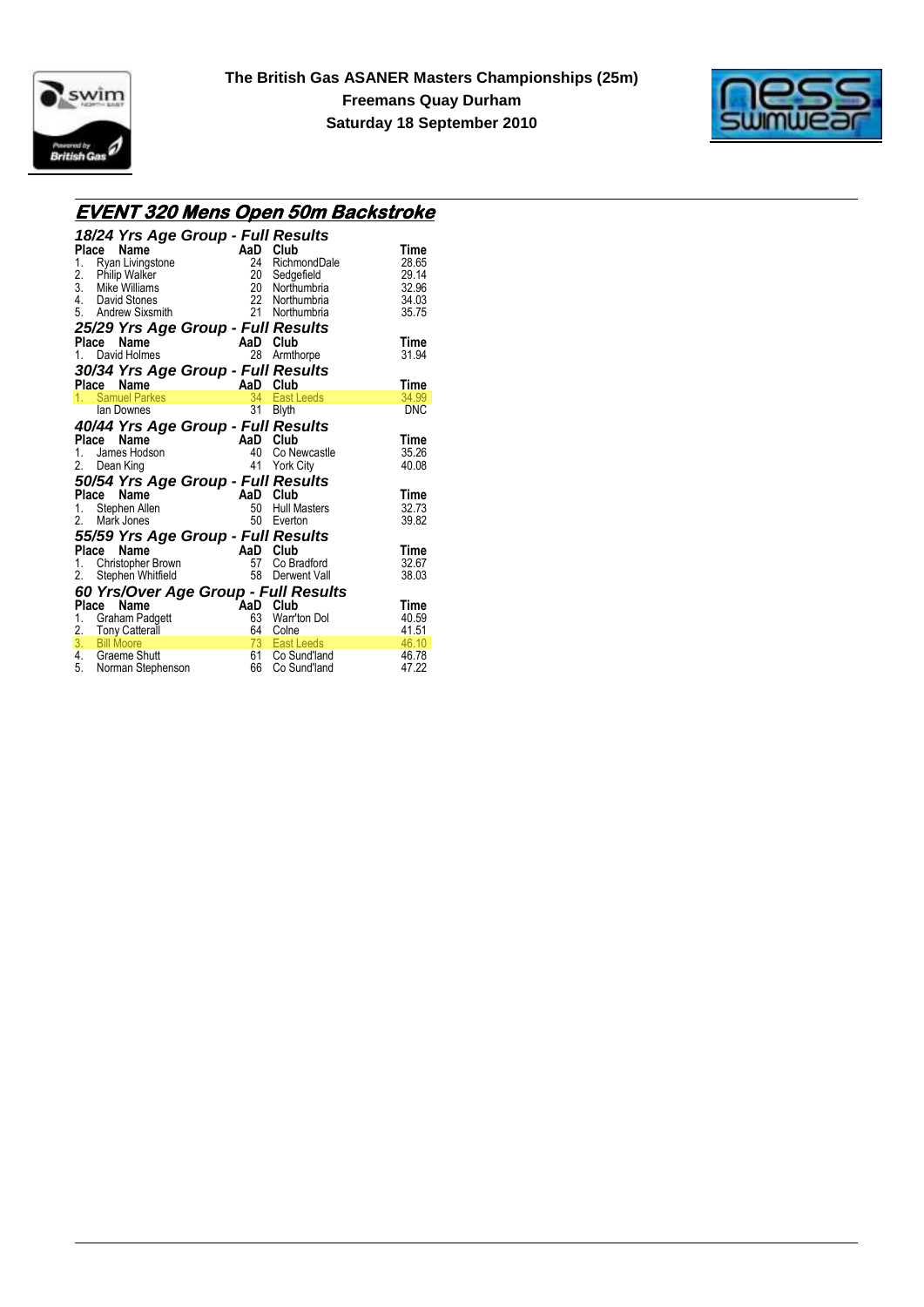



#### **EVENT 321 Womens Open 50m Backstroke**

| 18/24 Yrs Age Group - Full Results                 |          |                    |       |
|----------------------------------------------------|----------|--------------------|-------|
| Name<br>Place                                      | AaD Club |                    | Time  |
| 1. Laura Shields                                   | 19       | <b>Bo Kirklees</b> | 35.98 |
| 25/29 Yrs Age Group - Full Results                 |          |                    |       |
| Place<br>Name                                      |          | AaD Club           | Time  |
| 1. Caroline Saxby                                  |          | 27 Sedgefield      | 32.69 |
| 2. Jenny Dobson                                    |          | 27 Blyth           | 36.86 |
| 3. Carly Maughan                                   |          | 25 Wear Valley     | 42.95 |
| 30/34 Yrs Age Group - Full Results                 |          |                    |       |
| Place<br>Name                                      |          | AaD Club           | Time  |
| Sarah Kinsey                                       |          | 31 Bo Kirklees     | DNC   |
| 35/39 Yrs Age Group - Full Results                 |          |                    |       |
| Name<br>Place                                      | AaD Club |                    | Time  |
| 1. Philippa Rickard                                | 39       | Co Leeds           | 35.39 |
| 2. Heather Allan                                   |          | 39 Co Glasgow      | 56.18 |
| 40/44 Yrs Age Group - Full Results                 |          |                    |       |
| Name<br>Place                                      | AaD      | Club               | Time  |
| Jane Heath                                         | 41       | Durham City        | DNC   |
|                                                    |          |                    |       |
| 45/49 Yrs Age Group - Full Results                 |          |                    |       |
| Place<br>Name                                      |          |                    |       |
|                                                    |          | AaD Club           | Time  |
| 1. Jackie Buxton                                   |          | 45 South Axholm    | 39.88 |
| 50/54 Yrs Age Group - Full Results                 |          |                    |       |
| Place Name                                         |          | AaD Club           | Time  |
| 1. Judy Hattle                                     | 50       | Carlisle Mas       | 35.29 |
| 2. Carol Boagey                                    | 51       | Hartlepool         | 49.91 |
| 55/59 Yrs Age Group - Full Results                 |          |                    |       |
| Place<br>Name                                      |          | AaD Club           | Time  |
| 1. Mary Purvis                                     |          | 55 Alnwick Dol     | 41.78 |
|                                                    |          |                    |       |
| 60 Yrs/Over Age Group - Full Results<br>Place Name | AaD Club |                    | Time  |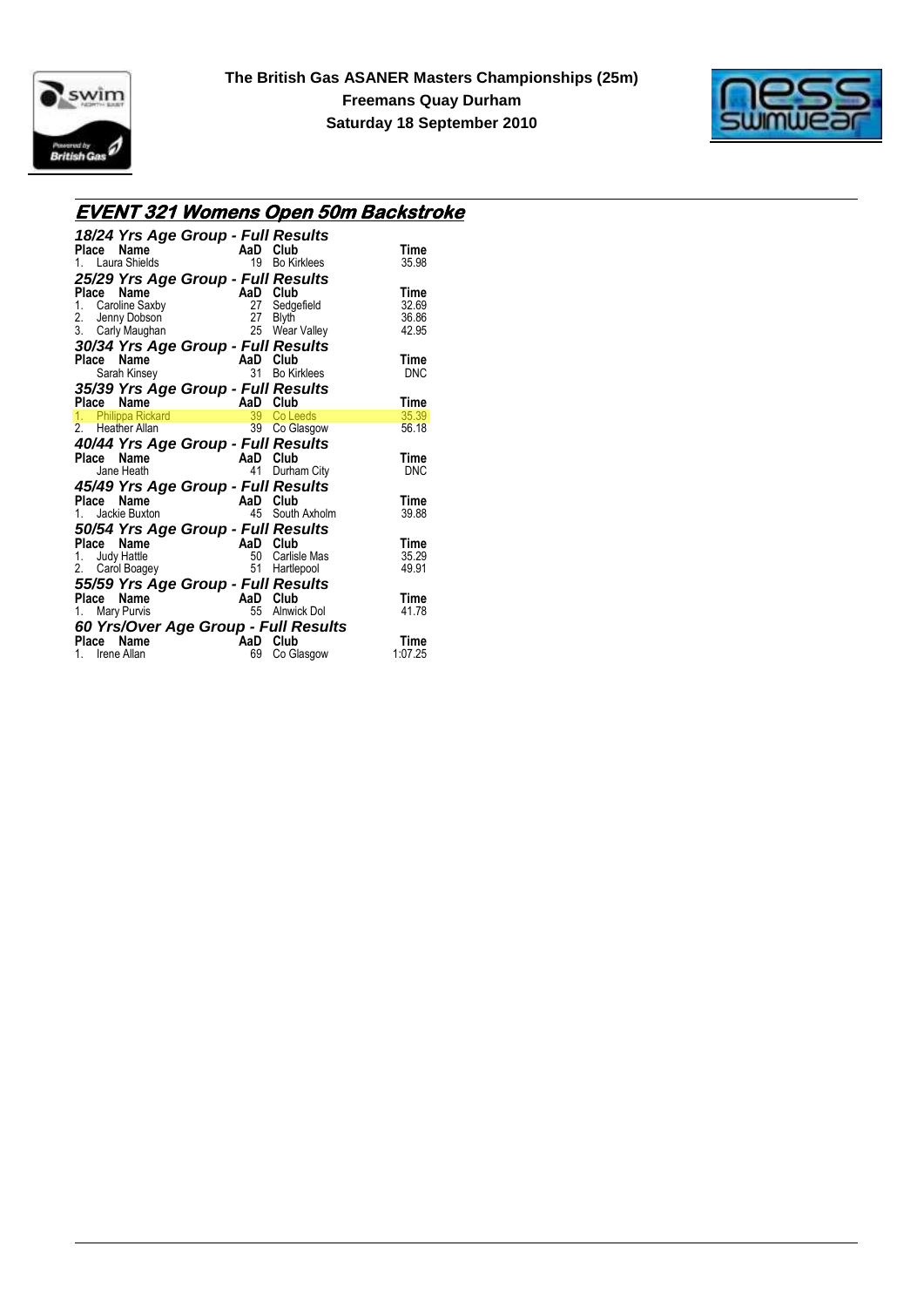



### **EVENT 322 Mens Open 100m IM**

| Place        | 18/24 Yrs Age Group - Full Results<br>Name<br>1. Philip Walker<br>2. Andrew Sixsmith<br>3. Ryan Livingstone<br>Richard Jagger                                                                                      |                                                          | 20 Sedgefield<br>21 Northumbria<br>24 RichmondDale<br>21 Co Leeds                             | Time<br>1:02.95<br>1:08.84<br>1:12.22<br><b>DNC</b>                    |
|--------------|--------------------------------------------------------------------------------------------------------------------------------------------------------------------------------------------------------------------|----------------------------------------------------------|-----------------------------------------------------------------------------------------------|------------------------------------------------------------------------|
|              | 25/29 Yrs Age Group - Full Results<br>Place<br>Name<br><b>Place Name</b><br>1. David Holmes<br>2. Mark Billyard<br>2. Mark Billyard<br>3. Andrew Czyzewski<br>27 Bo Kirklees<br>30/34 Yrs Age Group - Full Results | AaD Club                                                 | 28 Armthorpe<br>25 Hull Masters                                                               | Time<br>1:03.80<br>1:06.58<br>1:08.53                                  |
|              | AaD Club<br>Place<br>Name                                                                                                                                                                                          |                                                          |                                                                                               | Time                                                                   |
| 2.           | 1. Chris Knee<br>Craig Nicholson<br>lan Downes                                                                                                                                                                     |                                                          | 31 Co Leeds<br>31 Ponteland<br>31 Blyth                                                       | 1:11.20<br>1:14.70<br><b>DNC</b>                                       |
|              | 40/44 Yrs Age Group - Full Results                                                                                                                                                                                 |                                                          |                                                                                               |                                                                        |
|              | Place Name<br>1. Philip Croxall<br>2. Mark Johnson<br>3. Dean King                                                                                                                                                 | AaD Club                                                 | 41 Colne<br>42 Louth<br>41 York City                                                          | Time<br>1:11.15<br>1:12.15<br>1:22.84                                  |
|              | 45/49 Yrs Age Group - Full Results<br>Name<br>Place                                                                                                                                                                | AaD Club                                                 |                                                                                               | Time                                                                   |
| 1.           | Paul Hewison                                                                                                                                                                                                       |                                                          | 45 Tadcaster                                                                                  | 1:23.89                                                                |
|              | 50/54 Yrs Age Group - Full Results<br>Place Name<br>1. Stephen Allen<br>2. Mark Jones<br>3. Peter Lockitt<br>Anthony Greener                                                                                       | AaD Club                                                 | 50 Hull Masters<br>50 Everton<br>53 RichmondDale<br>52 Co Newcastle                           | <b>Time</b><br>1:14.02<br>1:20.33<br>1:20.64<br><b>DNC</b>             |
|              | 55/59 Yrs Age Group - Full Results                                                                                                                                                                                 |                                                          |                                                                                               |                                                                        |
| <b>Place</b> | Name<br>1. Stephen Whitfield<br>2. Raymond Butters<br>3. Stuart Downie                                                                                                                                             | $-$ Full Res<br>AaD Club<br>58 Derwyn<br>50 Derwyn<br>50 | 58 Derwent Vall<br>59 RichmondDale<br>55 Blyth                                                | Time<br>1:23.86<br>1:24.87<br>1:45.88                                  |
|              | 60 Yrs/Over Age Group - Full Results                                                                                                                                                                               |                                                          |                                                                                               |                                                                        |
|              | Place<br>Name<br>1. Graham Padgett<br>2. Tony Catterall<br>3. Norman Stephenson<br>4. Alex Brown<br>5. David Norville<br>6. Graeme Shutt                                                                           | AaD Club<br>66                                           | 63 Warr'ton Dol<br>64 Colne<br>Co Sund'Iand<br>66 Blyth<br>63 New Earswick<br>61 Co Sund'land | Time<br>1:23.76<br>1:29.44<br>1:32.98<br>1:33.30<br>1:39.24<br>1:42.36 |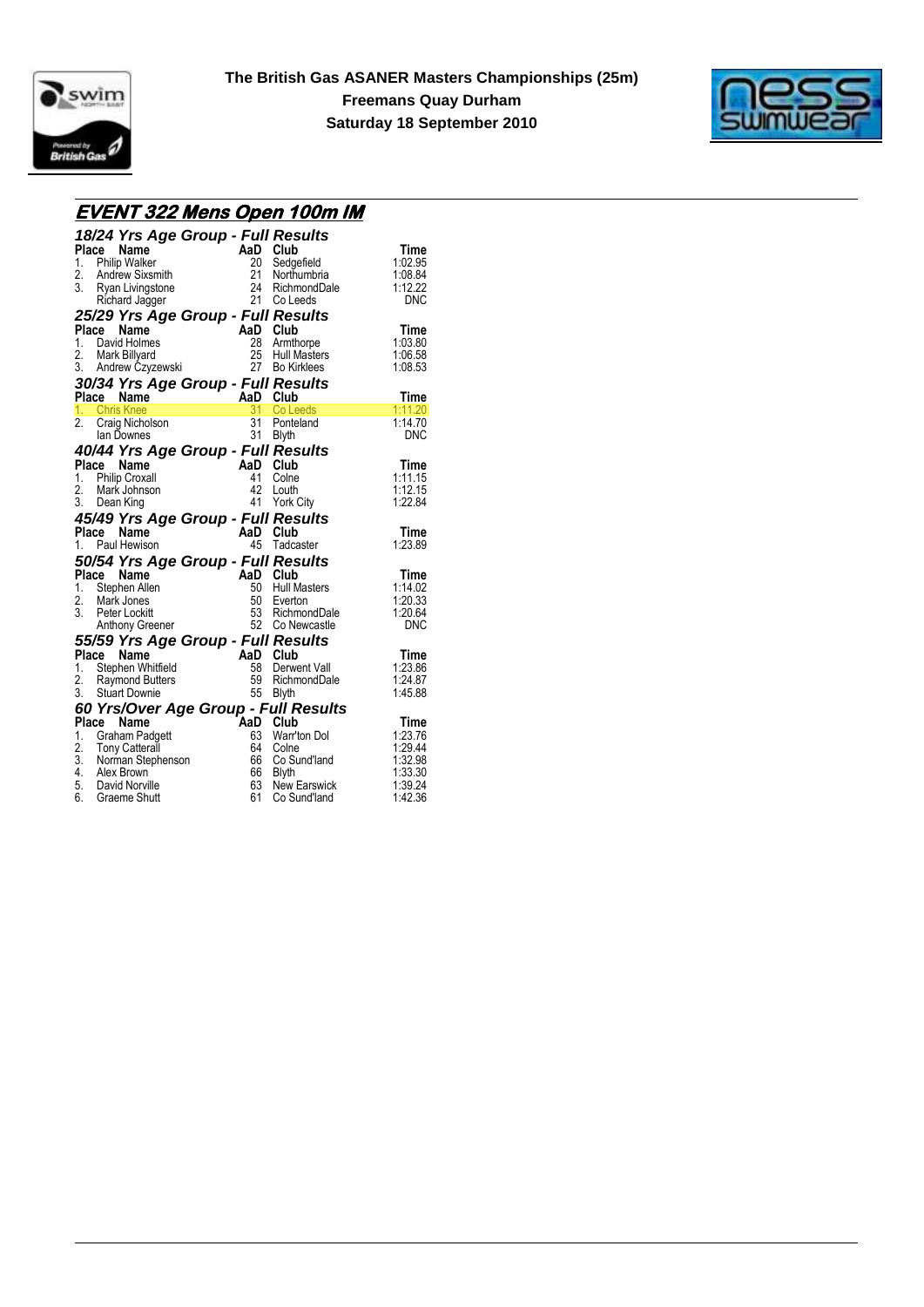



# **EVENT 323 Womens Open 100m IM**

| 18/24 Yrs Age Group - Full Results     |           |                     |                 |
|----------------------------------------|-----------|---------------------|-----------------|
| Place<br>Name<br>Lorna Macdonald<br>1. | AaD<br>21 | Club<br>Northumbria | Time<br>1:15.80 |
| 2.<br>Francesca Morten                 | 19        | North'bria U        | 1:19.90         |
| 3. Becki McGuire                       | 19        | Northumbria         | 1:21.63         |
| 4.<br><b>Hayley Mellor</b>             | $22 -$    | <b>East Leeds</b>   | 1:23.88         |
| 25/29 Yrs Age Group - Full Results     |           |                     |                 |
| Place<br>Name                          | AaD       | Club                | Time            |
| Caroline Saxby<br>1.                   | 27        | Sedgefield          | 1:08.55         |
| Jenny Dobson                           | 27        | <b>Blyth</b>        | 1:22.10         |
| 2. Jenny Dob<br>3. Nicola Hill         | 26        | South Axholm        | 1:22.63         |
| 4.<br>Carly Maughan                    |           | 25 Wear Valley      | 1:28.54         |
| Kate Smith                             | 28        | Co Newcastle        | <b>DNC</b>      |
| 35/39 Yrs Age Group - Full Results     |           |                     |                 |
| Name<br>Place                          | AaD       | Club                | Time            |
| <b>Heather Allan</b><br>1.             | 39        | Co Glasgow          | 1:40.60         |
| 45/49 Yrs Age Group - Full Results     |           |                     |                 |
| Name<br>Place                          | AaD       | Club                | Time            |
| Jackie Buxton<br>1.                    | 45        | South Axholm        | 1:24.00         |
| 2.<br>Roberta Barker                   | 45        | RichmondDale        | 1:26.70         |
| 50/54 Yrs Age Group - Full Results     |           |                     |                 |
| Name<br>Place                          | AaD       | Club                | Time            |
| <b>Verity Dobbie</b><br>1.             | 51        | Gates & Whick       | 1:24.30         |
| 2.<br>Carol Boagey                     | 51        | Hartlepool          | 1:38.93         |
| 60 Yrs/Over Age Group - Full Results   |           |                     |                 |
| Name<br>Place                          | AaD       | Club                | Time            |
| Irene Allan<br>1.                      | 69        | Co Glasgow          | 2:27.77         |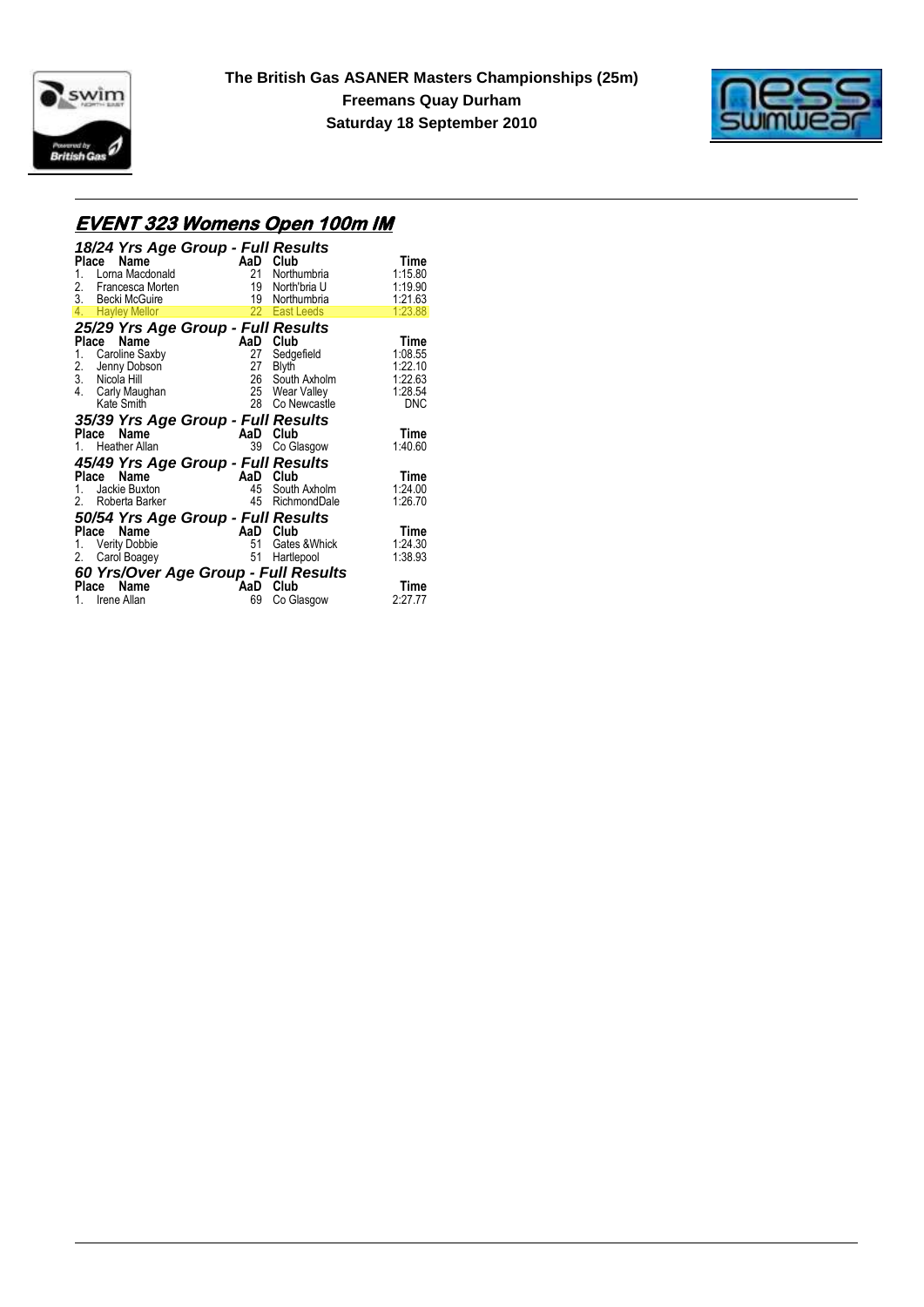



### **EVENT 324 Mens Open 200m Breaststroke**

| <b>MENS 25/29 Yrs Age Group - Full Results</b>   |    |                 |            |       |         |         |
|--------------------------------------------------|----|-----------------|------------|-------|---------|---------|
| Place Name                                       |    | AaD Club        | Time       | 50    | 100     | 150     |
| David Holmes<br>1.                               | 28 | Armthorpe       | 2:38.64    | 36.69 | 1:16.82 | 1:57.99 |
| Nick Valentine                                   | 29 | North Tyne      | <b>DNC</b> |       |         |         |
| <b>MENS 45/49 Yrs Age Group - Full Results</b>   |    |                 |            |       |         |         |
| Place Name                                       |    | AaD Club        | Time       | 50    | 100     | 150     |
| 1. Paul Hewison                                  |    | 45 Tadcaster    | 3:16.81    | 44.17 | 1:34.50 | 2:25.61 |
| <b>MENS 50/54 Yrs Age Group - Full Results</b>   |    |                 |            |       |         |         |
| Place Name<br><b>Example 2</b> AaD Club          |    |                 | Time       | 50    | 100     | 150     |
| Mark Jones<br>1.                                 | 50 | Everton         | 3:12.71    | 43.43 | 1:32.33 | 2:23.29 |
| 2.<br>Kevin Devine                               |    | 53 RichmondDale | 3:34.22    | 46.81 | 1:43.44 | 2:41.02 |
| Paul Harrisson                                   | 51 | RichmondDale    | <b>DNC</b> |       |         |         |
| <b>MENS 55/59 Yrs Age Group - Full Results</b>   |    |                 |            |       |         |         |
| Place Name                                       |    | AaD Club        | Time       | 50    | 100     | 150     |
| 1. Graham Pearson                                |    | 58 Carlisle Mas | 2:53.80    | 40.60 | 1:24.25 | 2:09.66 |
| <b>MENS 60 Yrs/Over Age Group - Full Results</b> |    |                 |            |       |         |         |
| Place Name                                       |    | AaD Club        | Time       | 50    | 100     | 150     |
| Brian Taylor<br>1.                               | 60 | Adwick          | 3:18.96    | 45.71 | 1:38.18 | 2:29.83 |
| 2.<br>Norman Stephenson                          |    | 66 Co Sund'land | 3:34.72    | 49.95 | 1:44.88 | 2:42.77 |
| 3.<br><b>Tony Catterall</b>                      | 64 | Colne           | 3:35.37    | 48.89 | 1:44.39 | 2:40.28 |
| 4.<br><b>Bill Moore</b>                          |    | 73 East Leeds   | 3:42.72    | 50.31 | 1:47.35 | 2:45.76 |

### **EVENT 324 Womens Open 200m Breaststroke**

| <b>WOMENS 30/34 Yrs Age Group - Full Results</b> |     |                    |             |       |         |         |
|--------------------------------------------------|-----|--------------------|-------------|-------|---------|---------|
| Place Name                                       |     | AaD Club           | Time        | 50    | 100     | 150     |
| Sarah Kinsey                                     | 31  | <b>Bo Kirklees</b> | <b>DNC</b>  |       |         |         |
| <b>WOMENS 35/39 Yrs Age Group - Full Results</b> |     |                    |             |       |         |         |
| Place Name                                       | AaD | Club               | Time        | 50    | 100     | 150     |
| Karen Driver<br>1.                               | 39  | Colne              | 3:21.51     | 47.89 | 1:39.29 | 2:31.33 |
| 2.<br>Heather Allan                              | 39  | Co Glasgow         | 3:39.28     | 50.31 | 1:45.79 | 2:43.69 |
| Lisa Stansbie                                    |     | 36 East Leeds      | <b>DNC</b>  |       |         |         |
| <b>WOMENS 45/49 Yrs Age Group - Full Results</b> |     |                    |             |       |         |         |
| Place Name                                       |     | AaD Club           | Time        | 50    | 100     | 150     |
| Jackie Buxton                                    |     | 45 South Axholm    | <b>DNC</b>  |       |         |         |
| <b>WOMENS 50/54 Yrs Age Group - Full Results</b> |     |                    |             |       |         |         |
| Place Name                                       | AaD | Club               | Time        | 50    | 100     | 150     |
| Judy Hattle<br>1.                                | 50  | Carlisle Mas       | 2:57.15 EUR | 41.37 | 1:25.92 | 2:11.42 |
| 2.<br>Carol Boagey                               | 51  | Hartlepool         | 3:30.09     | 48.12 | 1:41.23 | 2:35.79 |
| 3.<br>Judith Pascale                             | 53  | Gates & Whick      | 3:35.33     | 49.94 | 1:44.25 | 2:41.42 |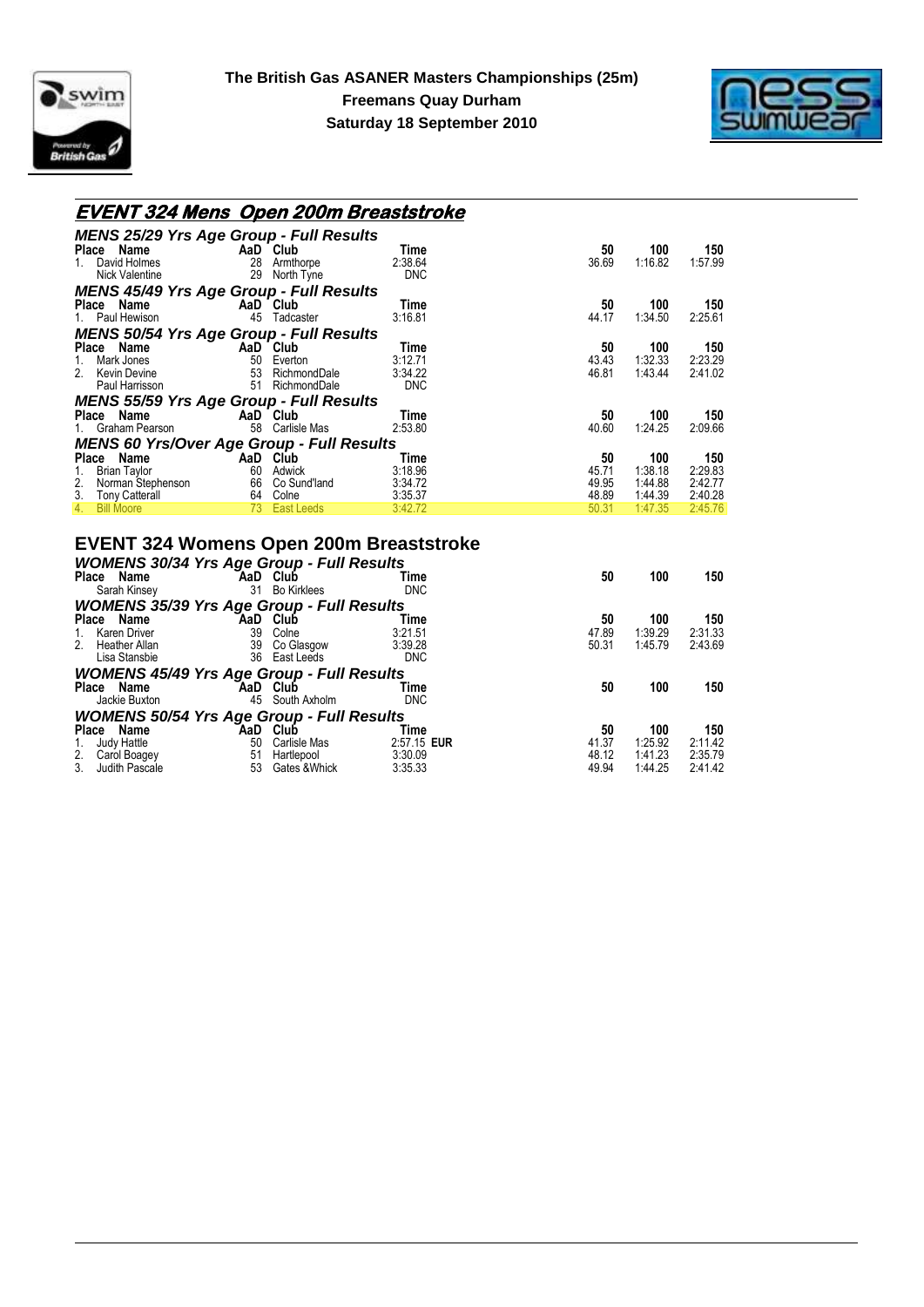



### **EVENT 325 Mens Open 50m Butterfly**

|                  |       | 18/24 Yrs Age Group - Full Results<br>Place Name                                                                      | AaD Club<br>21 Cole |                |                                      | Time        |
|------------------|-------|-----------------------------------------------------------------------------------------------------------------------|---------------------|----------------|--------------------------------------|-------------|
|                  |       | 1. Richard Jagger                                                                                                     |                     |                | Co Leeds                             | 27.33       |
| 2.               |       |                                                                                                                       |                     |                | 24 RichmondDale                      | 28.60       |
|                  |       | 3. Andrew Sixsmith                                                                                                    |                     |                | 21 Northumbria                       | 31.25       |
|                  |       | Ryan Livingstone<br>Ryan Livingstone 24<br>Andrew Sixsmith 21<br>29 Vrs A ~ - 2<br>25/29 Yrs Age Group - Full Results |                     |                |                                      |             |
| Place            |       | Name                                                                                                                  |                     | AaD Club       |                                      | Time        |
|                  |       | 1. David Holmes                                                                                                       |                     | 28             | Armthorpe                            | 26.98       |
| 2.               |       | Mark Billyard                                                                                                         |                     |                | 25 Hull Masters                      | 28.02       |
|                  |       | 3. Andrew Czyzewski                                                                                                   |                     |                | 27 Bo Kirklees                       | 28.56       |
|                  |       |                                                                                                                       |                     |                |                                      |             |
|                  |       | 30/34 Yrs Age Group - Full Results<br><b>Place Name 1. AaD Club</b><br>1. Chris Knee 1. 31 Co Le                      |                     |                |                                      | Time        |
|                  |       | 1. Chris Knee                                                                                                         |                     | $\frac{31}{2}$ | Co Leeds                             | 29.67       |
|                  |       | 2. Craig Nicholson                                                                                                    |                     |                | 31 Ponteland                         | 32.86       |
|                  |       | 3. Samuel Parkes 34 East Leeds<br>Ian Downes 31 Blyth                                                                 |                     |                |                                      | 35.16       |
|                  |       | lan Downes                                                                                                            |                     |                | 31 Blyth                             | <b>DNC</b>  |
|                  |       | 40/44 Yrs Age Group - Full Results                                                                                    |                     |                |                                      |             |
|                  |       | Place Name                                                                                                            |                     | AaD Club       |                                      | Time        |
|                  |       | 1. Paul Clemence                                                                                                      |                     | 40             | Co Leeds                             | 28.86       |
| $\overline{2}$ . |       | James Hodson                                                                                                          |                     |                | 40 Co Newcastle                      | 30.51       |
|                  |       | 3. Mark Johnson                                                                                                       |                     | 42             | Louth                                | 31.41       |
| 4.               |       | <b>Philip Croxall</b>                                                                                                 |                     | 41             | Colne                                | 32.38       |
|                  |       | Colin Campbell                                                                                                        |                     |                | 40 York City                         | DQ ST-      |
|                  |       | 45/49 Yrs Age Group - Full Results                                                                                    |                     |                |                                      |             |
| Place            |       | Name                                                                                                                  |                     | AaD Club       |                                      | <b>Time</b> |
|                  |       | 1. Matthew Grant                                                                                                      |                     | 46             | Gates & Whick                        | 32.92       |
|                  |       | 50/54 Yrs Age Group - Full Results                                                                                    |                     |                |                                      |             |
|                  | Place | Name                                                                                                                  |                     | AaD Club       |                                      | Time        |
|                  |       |                                                                                                                       |                     | 50 -           | <b>Hull Masters</b>                  | 31.86       |
| 1.<br>2.         |       | Stephen Allen                                                                                                         |                     | 50             | Everton                              | 35.85       |
|                  |       | Mark Jones<br>Peter French                                                                                            |                     |                |                                      | DNC         |
|                  |       |                                                                                                                       |                     |                | 52 Co Newcastle                      |             |
|                  |       | 55/59 Yrs Age Group - Full Results                                                                                    |                     |                |                                      |             |
|                  |       | Place Name                                                                                                            |                     | AaD Club       |                                      | <b>Time</b> |
|                  |       | 1. Christopher Brown                                                                                                  |                     | 57             | Co Bradford                          | 31.37       |
| 2.               |       | Stephen Whitfield                                                                                                     |                     | 58             | Derwent Vall                         | 35.45       |
| 3.               |       | <b>Stuart Downie</b>                                                                                                  |                     | 55             | Blyth                                | 44.98       |
|                  |       | <b>Raymond Butters</b>                                                                                                |                     |                | 59 RichmondDale                      | <b>DNC</b>  |
|                  |       |                                                                                                                       |                     |                | 60 Yrs/Over Age Group - Full Results |             |
|                  |       | Place Name                                                                                                            |                     | AaD Club       |                                      | Time        |
|                  |       | 1. Graham Padgett                                                                                                     |                     | 63             | Warr'ton Dol                         | 37.48       |
|                  |       | 2. Norman Stephenson                                                                                                  |                     | 66             | Co Sund'land                         | 39.29       |
|                  |       | 3. Alex Brown                                                                                                         |                     | 66             | <b>Blyth</b>                         | 39.44       |
|                  |       |                                                                                                                       |                     | 61             | Co Sund'land                         | 41.81       |
|                  |       | 4. Graeme Shutt<br>5. Tony Catterall<br>6. Derek Robinson                                                             |                     | 64             | Colne                                | 44.32       |
|                  |       |                                                                                                                       |                     | 66             | <b>Blyth</b>                         | 46.15       |